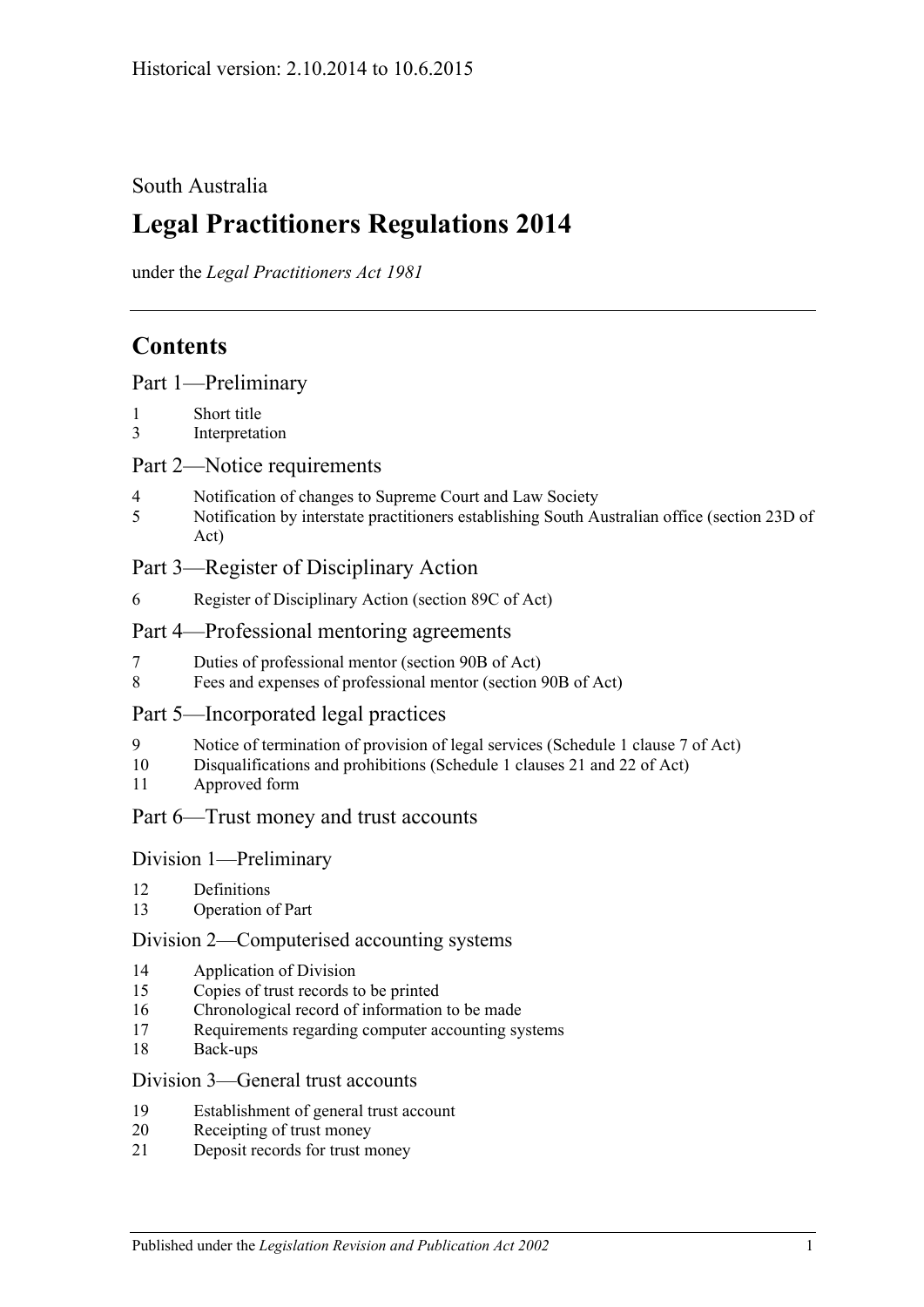- [Direction for non-deposit of trust money in general trust account \(Schedule](#page-10-1) 2 clause 12 of [Act\)](#page-10-1)
- [Written record to be kept of verbal direction to disburse trust money](#page-10-2)
- [Payment by cheque](#page-10-3)
- [Payment by electronic funds transfer](#page-12-0)
- [Recording transactions in trust account cash books](#page-13-0)
- [Trust account receipts cash book](#page-13-1)
- [Trust account payments cash book](#page-14-0)
- [Recording transactions in trust ledger accounts](#page-15-0)
- [Journal transfers](#page-16-0)
- [Reconciliation of trust records](#page-17-0)
- [Trust ledger account in name of law practice or legal practitioner associate](#page-17-1)
- [Notification requirements regarding general trust accounts](#page-18-0)

## Division [4—Controlled money](#page-19-0)

- [Maintenance of controlled money accounts \(Schedule](#page-19-1) 2 clause 15 of Act)
- [Receipt of controlled money](#page-19-2)
- [Deposit of controlled money \(Schedule](#page-20-0) 2 clause 15 of Act)
- [Withdrawal of controlled money must be authorised](#page-20-1)
- [Register of controlled money](#page-21-0)

Division [5—Transit money](#page-22-0)

[Information to be recorded about transit money \(Schedule](#page-22-1) 2 clause 17 of Act)

## Division [6—Trust money generally](#page-22-2)

- [Trust account statements](#page-22-3)
- [Trust account statements for sophisticated clients](#page-23-0)
- [Register of investments](#page-23-1)<br>43 Trust money subject to s
- [Trust money subject to specific powers \(Schedule 2 clause 18 of Act\)](#page-24-0)
- [Register of powers and estates in relation to trust money](#page-24-1)<br>45 Withdrawing trust money for legal costs (Schedule 2 clar
- [Withdrawing trust money for legal costs \(Schedule](#page-25-0) 2 clause 22 of Act)
- [Keeping of trust records \(Schedule](#page-26-0) 2 clause 25 of Act)
- [Keeping other records and information](#page-26-1)
- [Statements regarding receipt or holding of trust money](#page-26-2)

## Division [7—External examinations](#page-27-0)

- [Appointment of external examiner \(Schedule](#page-27-1) 2 clause 34 of Act)
- [No requirement for external examinations for transit money](#page-27-2)
- [Carrying out examination \(Schedule](#page-28-0) 2 clause 38 of Act)
- [External examiner's report \(Schedule](#page-28-1) 2 clause 39 of Act)
- [Conditions on approval of ADIs \(Schedule](#page-29-0) 2 clause 41 of Act)
- [Information to be provided to Society \(Schedule](#page-30-0) 2 clause 48 of Act)

## Division [8—Miscellaneous](#page-30-1)

- [Law practice closing down, closing office or ceasing to receive or hold trust money](#page-30-2)
- [Exemptions](#page-31-0)
- [Transitional provision—retention of accounts and records kept under revoked regulations](#page-31-1)

## Part [7—Costs disclosure and assessment](#page-31-2)

- [Substantial connection with this State \(Schedule](#page-31-3) 3 of Act)
- [Disclosure of costs to clients—form \(Schedule](#page-32-0) 3 clause 10 of Act)
- [Exceptions to requirement for disclosure \(Schedule](#page-32-1) 3 clause 13 of Act)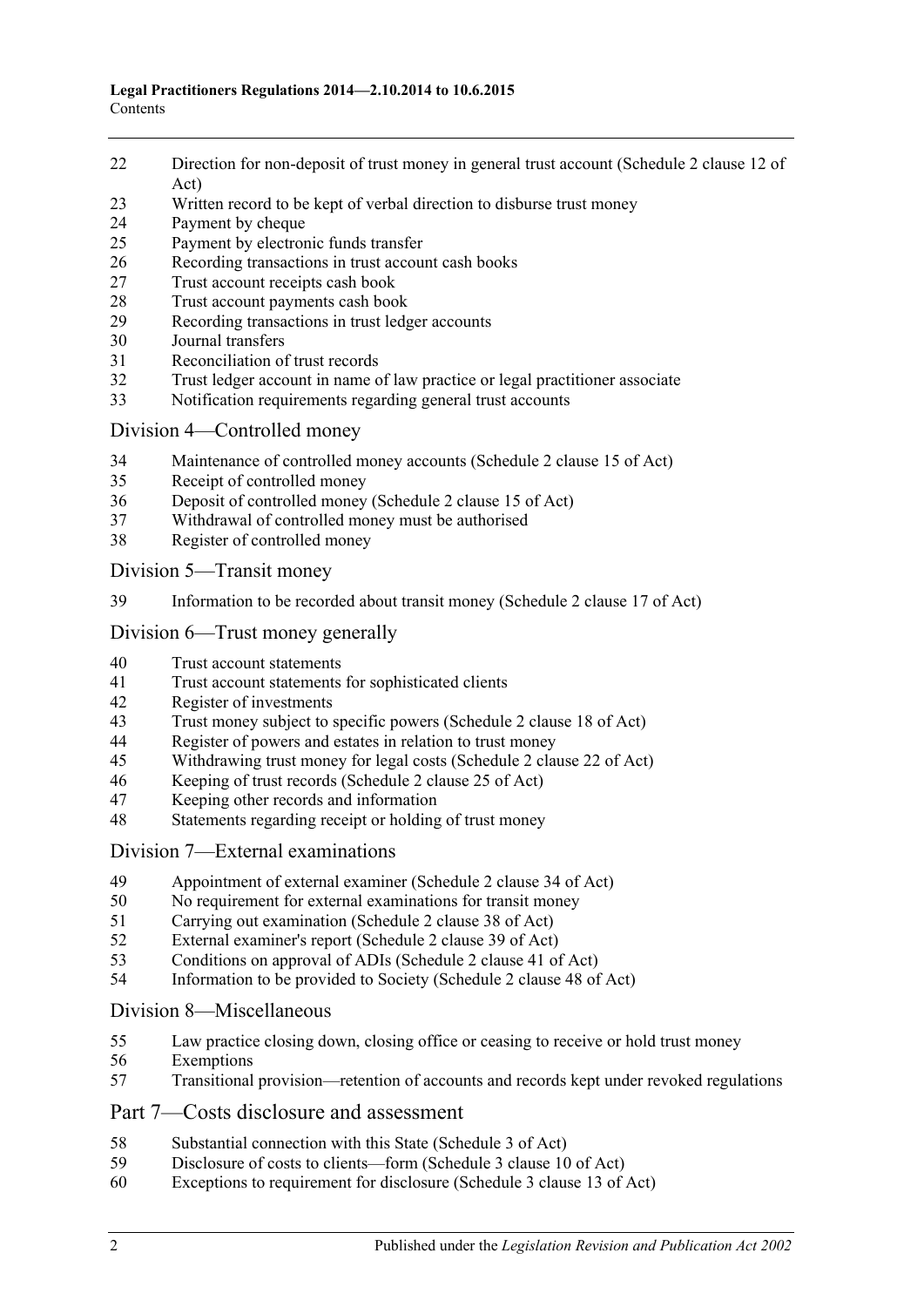- 61 [Interest on unpaid legal costs \(Schedule](#page-32-2) 3 clause 23 of Act)
- 62 [Costs agreement with associated third party payer \(Schedule](#page-32-3) 3 clause 24)
- 63 [Notification of client's rights—form \(Schedule](#page-32-4) 3 clause 33 of Act)

#### Part [8—Miscellaneous](#page-32-5)

- 64 [Fees](#page-32-6)
- 65 [Miscellaneous prescribed matters under Act](#page-33-0)
- 66 [Oath of public notary](#page-33-1)
- 67 [Obligation to provide information to Supreme Court](#page-33-2)
- 68 [Offences](#page-34-0)
- 69 [General defence](#page-34-1)

## Part 9—Transitional provisions—*[Legal Practitioners \(Miscellaneous\)](#page-34-2)  [Amendment Act](#page-34-2) 2013*

- 70 [Operation of amendment \(requirement of incorporated legal practice to give notice\)](#page-34-3)
- 71 [Reporting obligations for 2013/2014 financial year](#page-34-4)

Schedule [1—Forms](#page-35-0)

[Schedule](#page-36-0) 2—Fees

[Legislative history](#page-37-0)

## <span id="page-2-0"></span>**Part 1—Preliminary**

## <span id="page-2-1"></span>**1—Short title**

These regulations may be cited as the *Legal Practitioners Regulations 2014*.

## <span id="page-2-2"></span>**3—Interpretation**

In these regulations—

*Act* means the *[Legal Practitioners Act](http://www.legislation.sa.gov.au/index.aspx?action=legref&type=act&legtitle=Legal%20Practitioners%20Act%201981) 1981*.

## <span id="page-2-3"></span>**Part 2—Notice requirements**

## <span id="page-2-8"></span><span id="page-2-4"></span>**4—Notification of changes to Supreme Court and Law Society**

- <span id="page-2-6"></span>(1) Subject to [subregulation](#page-2-5) (2), a law practice must, within 1 month, give the Supreme Court and the Society notice in writing containing details of any of the following events:
	- (a) establishment of a new place of business by the law practice;
	- (b) closure of a place of business of the law practice;
	- (c) amalgamation of the law practice with another law practice.
- <span id="page-2-7"></span><span id="page-2-5"></span>(2) A law practice that is required to give the Society written notice in accordance with [regulation](#page-4-6) 9 or [regulation](#page-30-3) 55(1) is not required to give notice under [subregulation](#page-2-6)  $(1)(a)$  or  $(b)$ .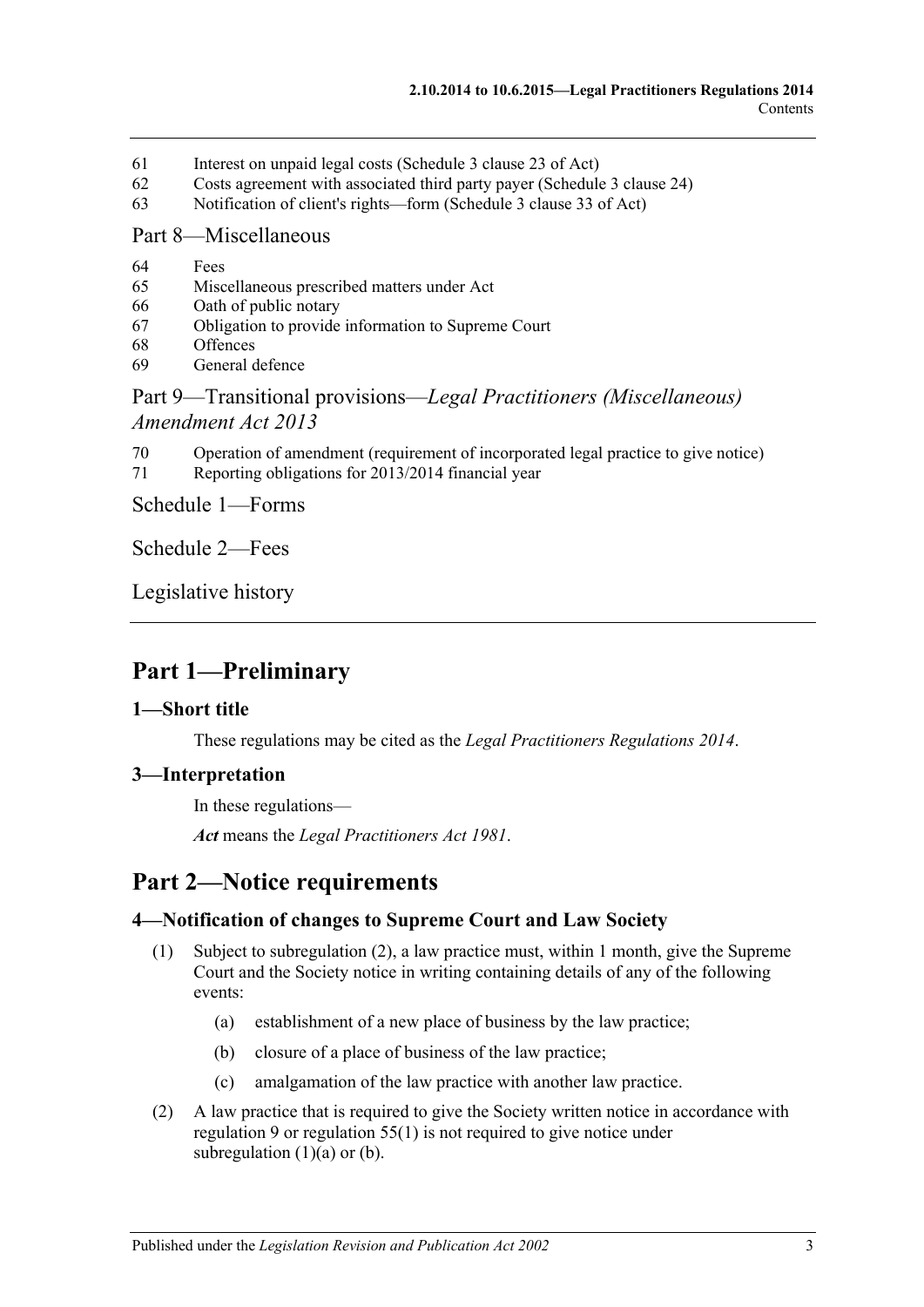- <span id="page-3-2"></span><span id="page-3-1"></span>(3) A legal practitioner must, within 1 month, give the Supreme Court and the Society notice in writing containing details of any of the following events:
	- (a) commencement or recommencement of practice on the part of the practitioner;
	- (b) cessation of practice by the practitioner;
	- (c) entry by the practitioner into partnership with another practitioner;
	- (d) if the practitioner practises in partnership—dissolution of the partnership or the death or retirement of a member of the partnership or addition of a new member.
- (4) For the purposes of [subregulation](#page-3-1) (3)(b), a reference to ceasing to practise includes a reference to ceasing to practise in a way that entitles the practitioner to receive trust money or will involve the receipt of trust money.
- <span id="page-3-3"></span>(5) The legal representative of a practitioner who dies while engaged in practice on his or her own behalf and not in partnership with another practitioner must, within 1 month after the death or 14 days after the grant of probate or letters of administration (whichever is the later), notify the Supreme Court and the Society of the death.
- (6) If the function of receiving notices under [subregulation](#page-2-8)  $(1)$ ,  $(3)$  or  $(5)$  is assigned to the Society under section 52A of the Act, the subregulation is to be taken to require that the notices be given only to the Society.

#### **Note—**

The functions of the Supreme Court unde[r subregulations](#page-2-8) (1), [\(3\)](#page-3-2) and [\(5\)](#page-3-3) are assigned by the Court, by rules of court, to the Law Society (see section 52A of the Act and Chapter 17 of the *Supreme Court Civil Rules 2006*).

## <span id="page-3-0"></span>**5—Notification by interstate practitioners establishing South Australian office (section 23D of Act)**

- (1) For the purposes of section 23D(1) of the Act, an interstate legal practitioner who establishes an office in this State must give the notice required under that section within 28 days after establishing the office.
- (2) For the purposes of section  $23D(2)$  of the Act, the notice must contain the following particulars:
	- (a) the practitioner's full name and date of birth;
	- (b) each jurisdiction in which the practitioner currently holds an interstate practising certificate;
	- (c) what conditions or limitations (if any) are imposed on an interstate practising certificate held by the practitioner;
	- (d) the address of the practitioner's place of business in this State;
	- (e) the practitioner's current residential and other business addresses;
	- (f) whether the practitioner will practise in this State as a member of a partnership, as an employee, or as a legal practitioner director, and, if so, the name and business addresses of the firm, employer or incorporated legal practice of which the practitioner is a member, employee or director;
	- (g) whether the practitioner will operate a trust account in this State.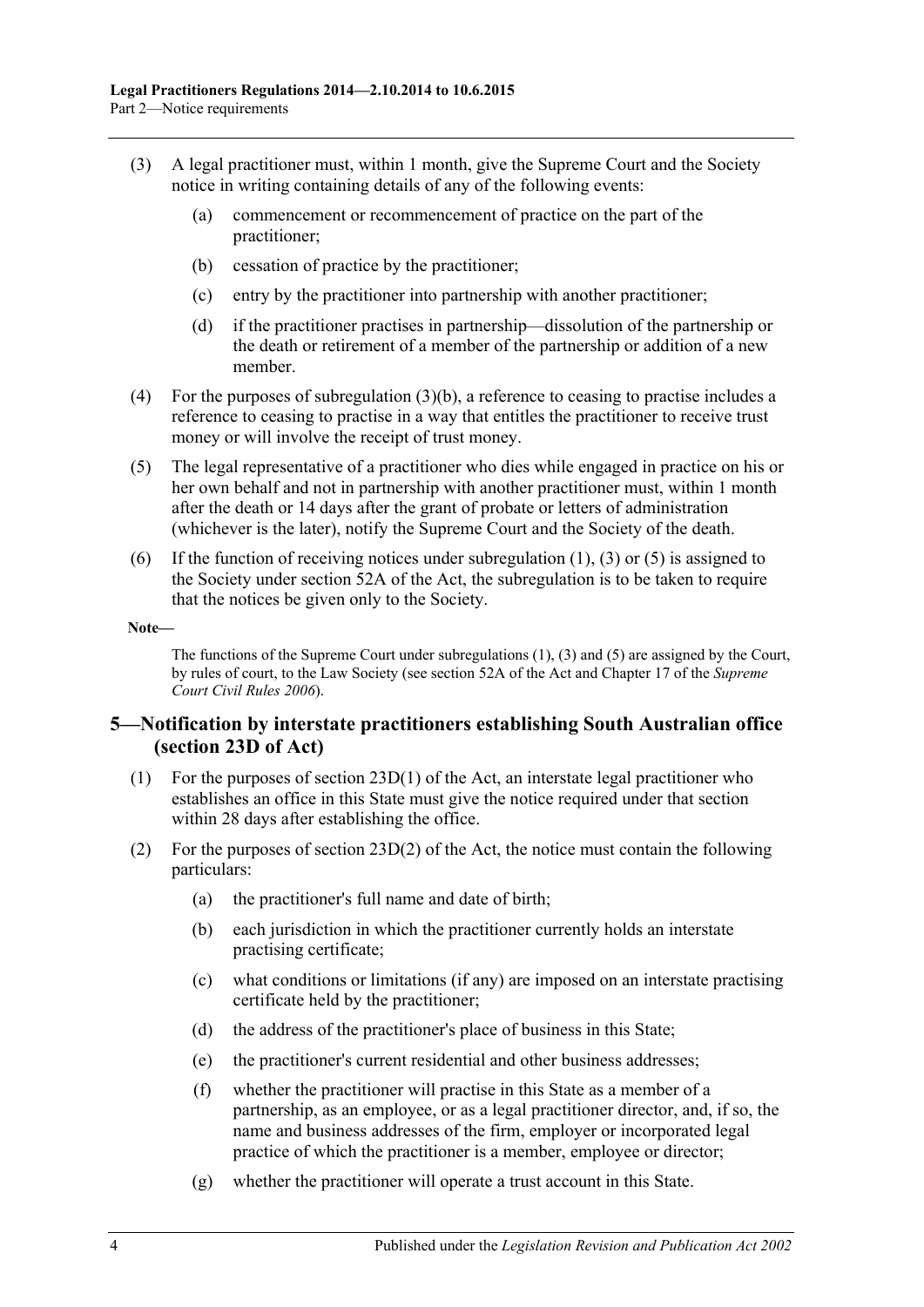# <span id="page-4-0"></span>**Part 3—Register of Disciplinary Action**

## <span id="page-4-1"></span>**6—Register of Disciplinary Action (section 89C of Act)**

For the purposes of section  $89C(3)(e)$  of the Act, particulars of the date and jurisdiction of the person's first and each later admission to the legal profession are prescribed as particulars to be included in the Register of Disciplinary Action.

## <span id="page-4-2"></span>**Part 4—Professional mentoring agreements**

## <span id="page-4-3"></span>**7—Duties of professional mentor (section 90B of Act)**

- (1) A professional mentor appointed under section 90B of the Act has the following duties:
	- (a) to act in good faith;
	- (b) to maintain confidentiality in his or her dealings with the practitioner, and in particular to maintain confidentiality in respect of the practitioner's practice and the practitioner's dealings with the profession at large;
	- (c) to respect the relationships between the legal practitioner and his or her staff, professional colleagues and clients;
	- (d) to meet with the practitioner as required under the professional mentoring agreement.
- (2) For the purposes of section 90B(3)(c) of the Act, a professional mentor must report on the practitioner and the practitioner's practice as follows:
	- (a) if the professional mentor is appointed under an agreement entered into with the Commissioner—in accordance with agreements made from time to time with the Society;
	- (b) in any other case—as required by the Society.

## <span id="page-4-4"></span>**8—Fees and expenses of professional mentor (section 90B of Act)**

For the purposes of section 90B(6) of the Act—

- (a) the fees set out in the scale of costs in force under the *Supreme Court Civil Rules 2006*; and
- (b) the expenses reasonably incurred by the professional mentor in the performance of his or her duties imposed by or under the Act,

are payable to the professional mentor by the practitioner or law practice.

## <span id="page-4-5"></span>**Part 5—Incorporated legal practices**

## <span id="page-4-6"></span>**9—Notice of termination of provision of legal services (Schedule 1 clause 7 of Act)**

For the purposes of Schedule 1 clause 7 of the Act, the prescribed period within which a corporation must give a notice under that clause is 14 days after it ceases to engage in legal practice in this jurisdiction.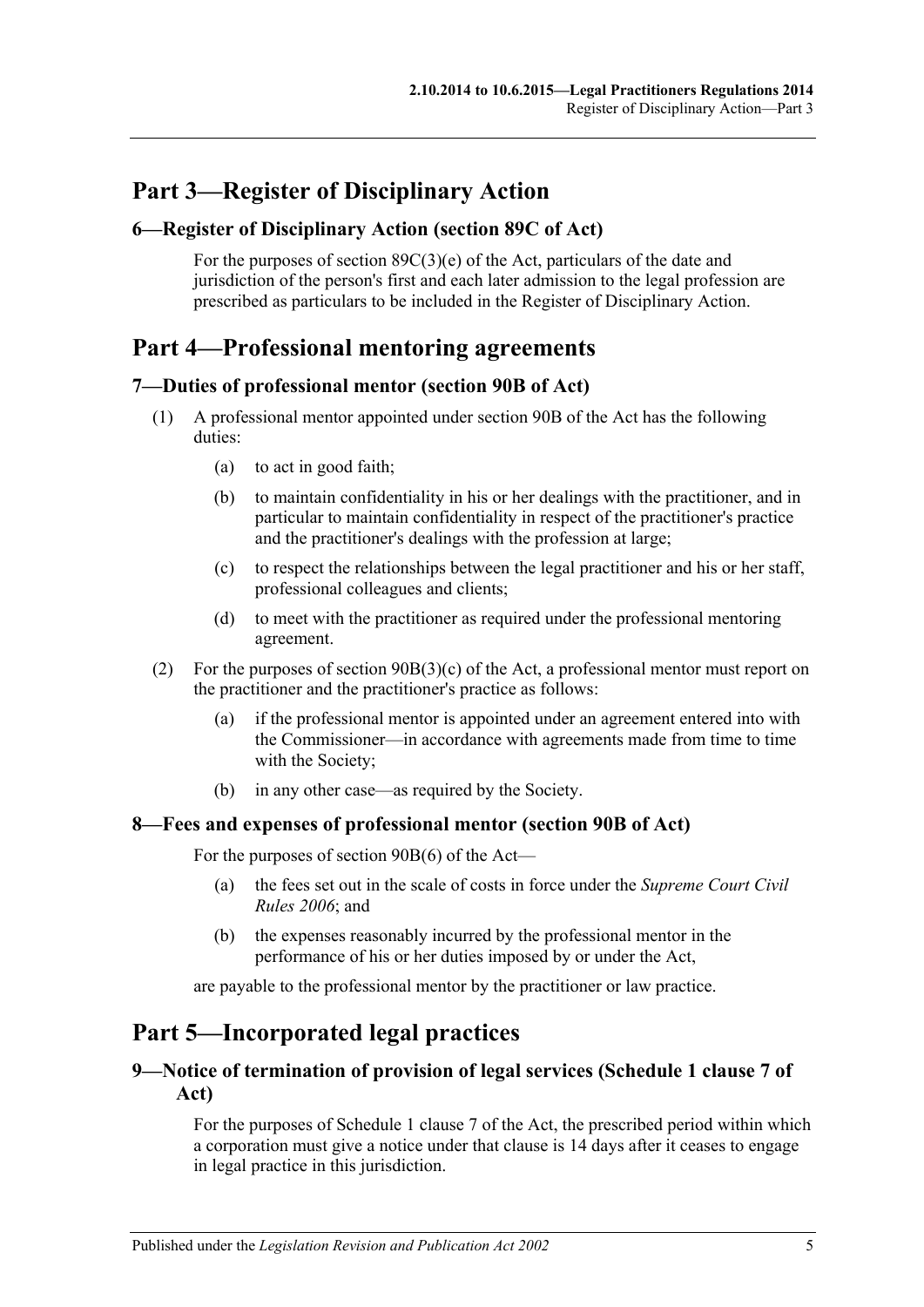## <span id="page-5-0"></span>**10—Disqualifications and prohibitions (Schedule 1 clauses 21 and 22 of Act)**

- (1) This regulation applies to—
	- (a) an order made under Schedule 1 clause 21 of the Act disqualifying a corporation from providing legal services in this jurisdiction; or
	- (b) an order made under Schedule 1 clause 22 of the Act disqualifying a person from managing a corporation that is an incorporated legal practice.
- (2) The Regulator, the Attorney-General or the Society or all of them may publicise an order in any manner the Regulator, the Attorney-General or Society thinks fit.
- <span id="page-5-1"></span>(3) The applicant for an order—
	- (a) must, as soon as practicable after the order is made, give written notice of the order to the corresponding authority of every other jurisdiction; and
	- (b) may give written notice of the order to any other regulatory authority of any jurisdiction.
- (4) The notice under [subregulation](#page-5-1) (3) for an order made under Schedule 1 clause 21 of the Act—
	- (a) must state—
		- (i) the corporation's name; and
		- (ii) the Australian Company Number (ACN) of the corporation; and
		- (iii) the office or business address of the corporation, as last known to the applicant for the order; and
		- (iv) the date of the order; and
	- (b) may contain other relevant information; and
	- (c) may be accompanied by a copy or summary of, or extract from, the order.
- (5) The notice under [subregulation](#page-5-1) (3) for an order made under Schedule 1 clause 22 of the Act—
	- (a) must state—
		- (i) the person's name; and
		- (ii) the person's address, as last known to the applicant for the order; and
		- (iii) the date of the order; and
	- (b) may contain other relevant information; and
	- (c) may be accompanied by a copy or summary of, or extract from, the order.
- (6) No liability is incurred by a protected person in respect of anything done or omitted to be done in good faith for the purpose of this regulation.
- (7) In this regulation—

*protected person* means—

- (a) the State; or
- (b) the Regulator; or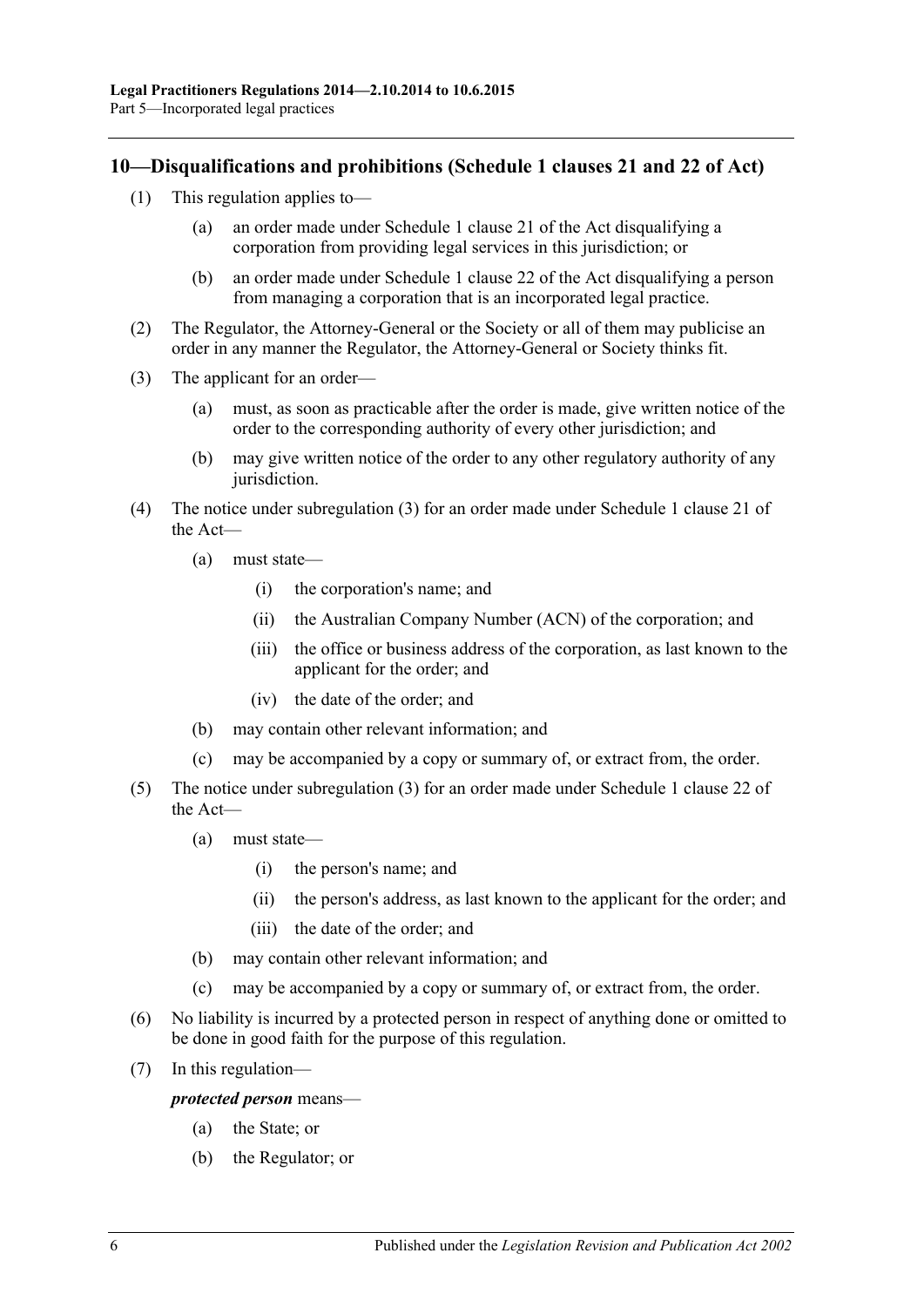- (c) the Society; or
- (d) a person responsible for keeping the whole or any part of a register or any similar record in or by which an order is publicised; or
- (e) an Internet service provider or Internet content host; or
- (f) a person acting at the direction of the State or of any person or body referred to in this definition.

## <span id="page-6-0"></span>**11—Approved form**

For the purposes of Schedule 1 clauses 4, 5 and 7 of the Act, an approved form is a form approved by the Supreme Court.

## <span id="page-6-2"></span><span id="page-6-1"></span>**Part 6—Trust money and trust accounts**

## **Division 1—Preliminary**

#### <span id="page-6-3"></span>**12—Definitions**

In this Part—

*BSB number* (Bank State Branch number) means the number assigned to identify a particular branch of a particular ADI;

*business day* means a day other than a Saturday, a Sunday or a public holiday;

*matter description* means a brief phrase or expression assigned by a law practice to describe a matter;

*matter reference* means a number or other reference assigned by a law practice to identify a matter;

*named month* means one of the 12 named months of the year starting with January;

*trust money* means trust money to which this Part applies, in accordance with [regulation](#page-6-4) 13.

#### <span id="page-6-4"></span>**13—Operation of Part**

This Part has effect for the purposes of Schedule 2 of the Act, and accordingly applies to a law practice in respect of—

- (a) trust money received by the practice in this jurisdiction, unless the practice has an office in 1 or more other jurisdictions but not in this jurisdiction; and
- (b) trust money received by the practice in another jurisdiction, if the practice has an office in this jurisdiction but in no other jurisdiction; and
- (c) trust money received by the practice in another jurisdiction, if the practice has an office in—
	- (i) this jurisdiction; and
	- (ii) 1 or more other jurisdictions but not in the jurisdiction in which the money was received,

unless the money is dealt with in accordance with the corresponding law of a jurisdiction in which the practice has an office.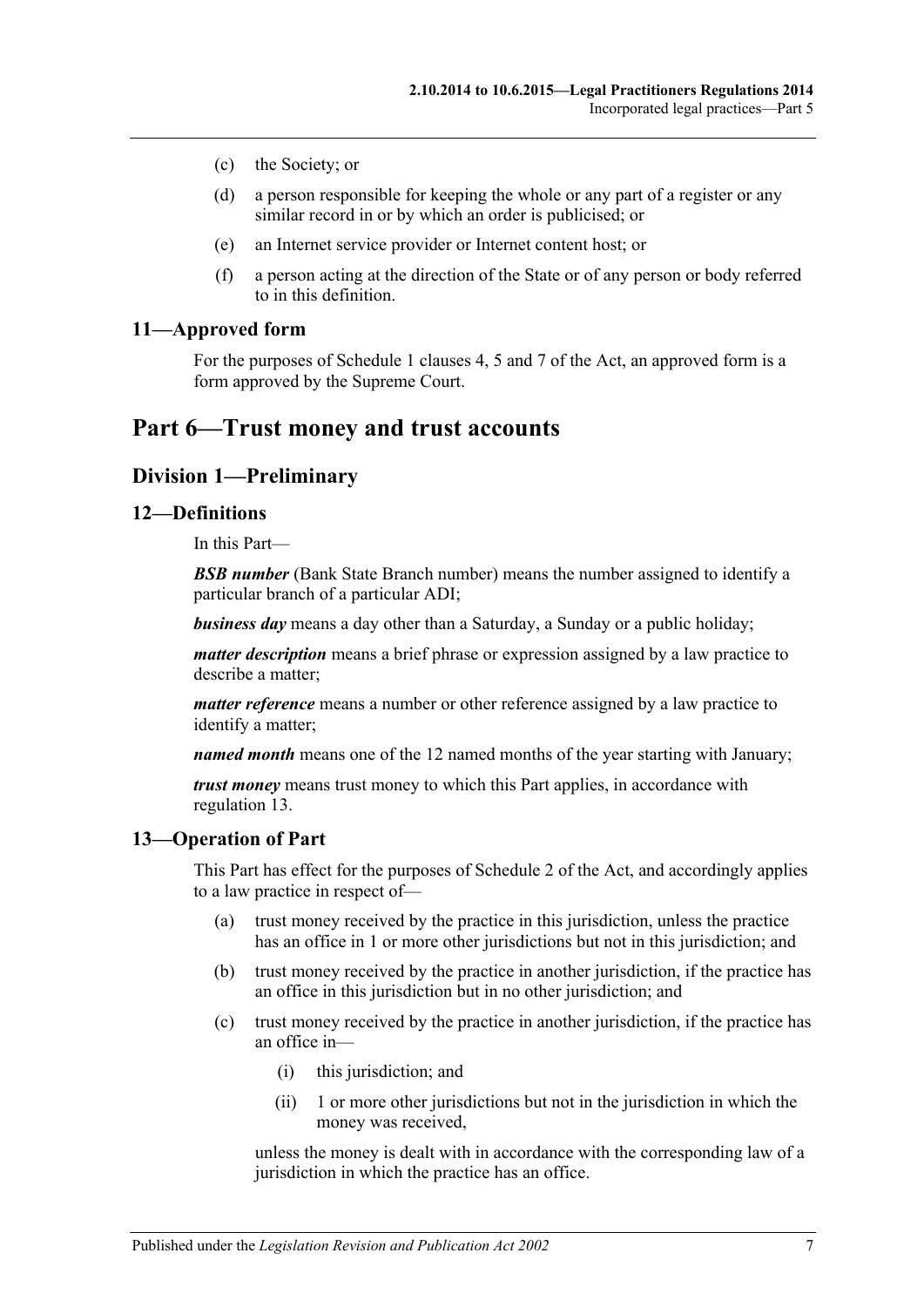## <span id="page-7-0"></span>**Division 2—Computerised accounting systems**

## <span id="page-7-1"></span>**14—Application of Division**

This Division applies if a law practice maintains trust records (including records relating to controlled money) by means of a computerised accounting system.

## <span id="page-7-6"></span><span id="page-7-2"></span>**15—Copies of trust records to be printed**

- <span id="page-7-4"></span>(1) The law practice must print a paper copy of trust records as follows:
	- (a) trust account receipts and payments cash books are to be printed monthly as at the end of each named month, unless a copy of the books as at the end of the named month is kept in electronic form that is readable or reportable on demand;
	- (b) reconciliation statements prepared under [regulation](#page-17-0) 31 are to be printed as at the end of each named month;
	- (c) lists of trust account ledgers and their balances are to be printed monthly as at the end of each named month;
	- (d) lists of controlled money accounts and their balances are to be printed monthly as at the end of each named month;
	- (e) trust ledger accounts, the register of controlled money and the trust account transfer journal are to be printed before they are archived or deleted from the system;
	- (f) trust ledger account and controlled money account details are to be printed on request by and provided to an investigator (within the meaning of Schedule 2 clause 1 of the Act).
- <span id="page-7-5"></span>(2) The trust records printed monthly as at the end of a named month under [subregulation](#page-7-4)  $(1)(a)$  to  $(d)$  must be printed within 15 business days after the named month.
- (3) The paper copies printed under [subregulation](#page-7-6) (1) are to be kept by the law practice, except where they are printed on request under that subregulation.
- (4) The electronic copy of the trust account cash books under [subregulation](#page-7-4) (1)(a) is to be kept by the law practice.

## <span id="page-7-3"></span>**16—Chronological record of information to be made**

- (1) The law practice must maintain a record, compiled in chronological sequence, of the creation, amendment or deletion of information in its computerised accounting system in relation to the following:
	- (a) client name;
	- (b) client address;
	- (c) matter reference;
	- (d) matter description;
	- (e) ledger account number or other descriptor.
- (2) The record is to be kept by the law practice.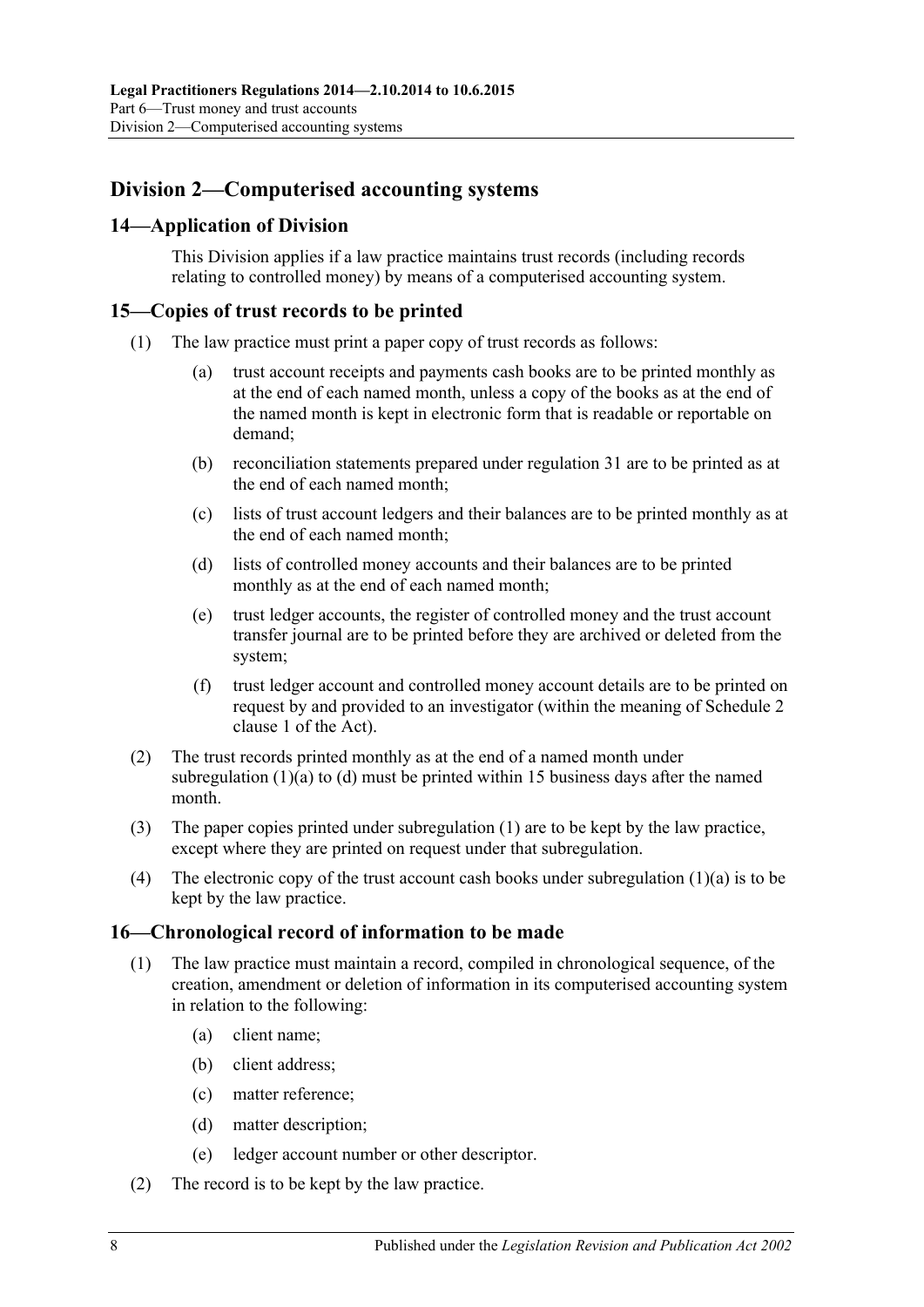## <span id="page-8-0"></span>**17—Requirements regarding computer accounting systems**

- (1) The law practice must ensure that its computerised accounting system is not capable of accepting, in respect of a trust ledger account, the entry of a transaction resulting in a debit balance to the account, unless a contemporaneous record of the transaction is made in a manner that enables the production in a permanent form, on demand, of a separate chronological report of all occurrences of that kind.
- (2) The law practice must ensure that the system is not capable of deleting a trust ledger account unless—
	- (a) the balance of the account is 0 and all outstanding cheques have been presented; and
	- (b) when the account is deleted, a copy of the account is kept in a permanent form.
- (3) The law practice must ensure that any entry in a record produced in a permanent form appears in chronological sequence.
- (4) The law practice must ensure that each page of each printed record is numbered sequentially or is printed in such a way that no page can be extracted.
- (5) The law practice must ensure that its computerised accounting system is not capable of amending the particulars of a transaction already recorded otherwise than by a transaction separately recorded that makes the amendment.
- (6) The law practice must ensure that its computerised accounting system requires input in every field of a data entry screen intended to receive information required by this Part to be included in trust records.

## <span id="page-8-1"></span>**18—Back-ups**

The law practice must ensure that—

- (a) a back-up copy of all records required by this Part is made not less frequently than once each month; and
- (b) each back-up copy is kept by the law practice; and
- (c) a complete set of back-up copies is kept in a separate location so that any incident that may adversely affect the records would not also affect the back-up copy.

## <span id="page-8-2"></span>**Division 3—General trust accounts**

## <span id="page-8-3"></span>**19—Establishment of general trust account**

- (1) A law practice may at any time establish a general trust account that satisfies the requirements of this regulation, but must, as soon as practicable after receiving trust money that is required to be paid into a general trust account, establish a general trust account that satisfies those requirements if the practice does not already have such a general trust account.
- (2) A general trust account satisfies the requirements of this regulation if—
	- (a) the account is established in this jurisdiction, before or after the commencement of this regulation, with an approved ADI (within the meaning of Schedule 2 of the Act); and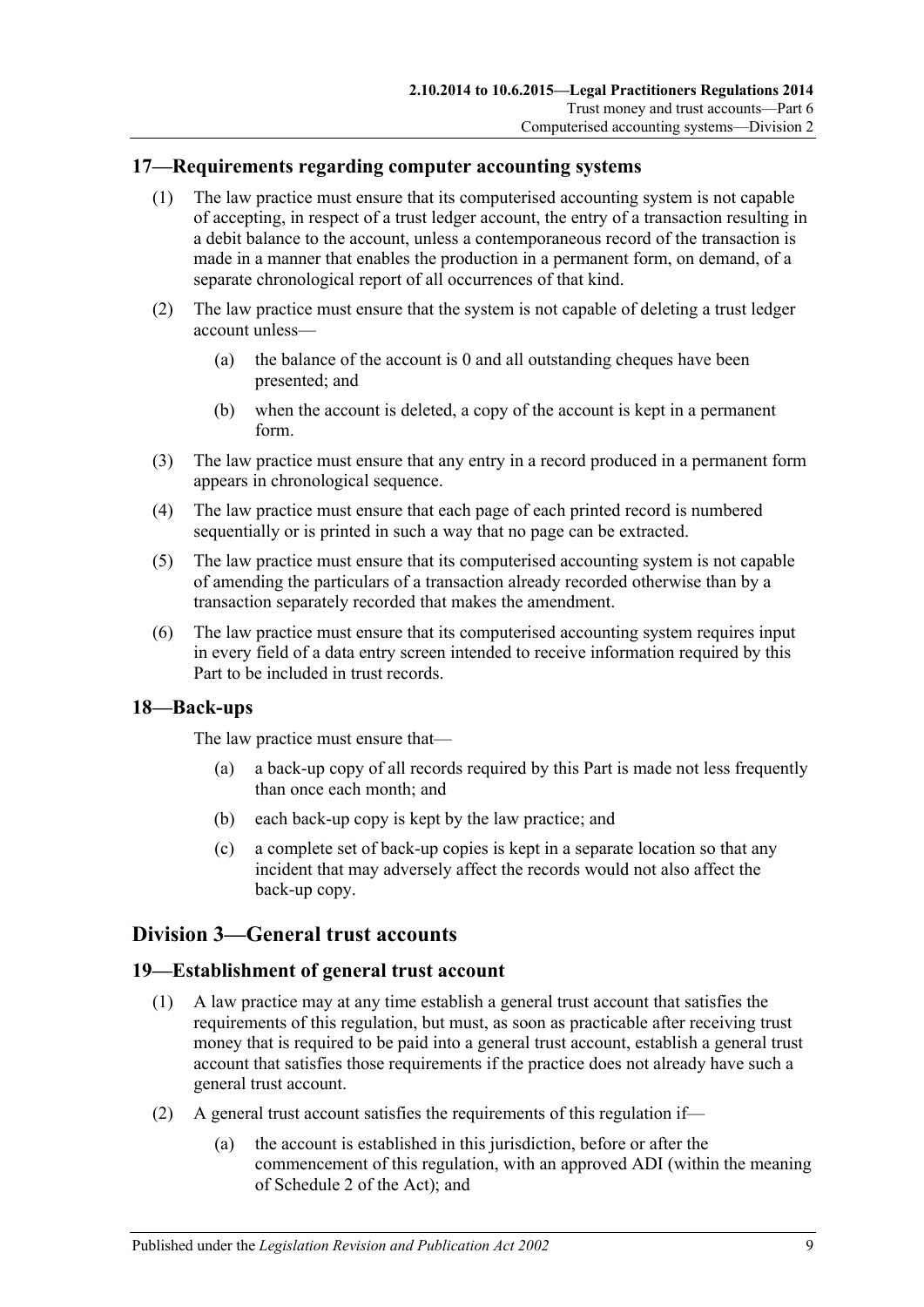- (b) the account is and is to be maintained in this jurisdiction; and
- <span id="page-9-1"></span>(c) the name of the account includes—
	- (i) the name of the law practice or the business name under which the law practice engages in legal practice; and
	- (ii) the expression "law practice trust account" or "law practice trust  $a/c$ "; and
- (d) the account is of a kind that is for the time being approved by the Society.
- <span id="page-9-2"></span>(3) [Subregulation](#page-9-1) (2)(c) does not apply to an account established in this jurisdiction before the commencement of this regulation.
- (4) [Subregulation](#page-9-2)  $(2)(c)(ii)$  does not require the repetition of the words "law practice" if those words form part of the name or business name of the law practice.

#### <span id="page-9-0"></span>**20—Receipting of trust money**

- (1) This regulation applies if a law practice receives trust money that is required to be paid into a general trust account.
- (2) After receiving the trust money, the law practice must make out a receipt.
- <span id="page-9-3"></span>(3) The receipt must be made out as soon as practicable—
	- (a) after the trust money is received, except as provided by [paragraph](#page-9-3) (b); or
	- (b) in the case of trust money received by direct deposit—after the law practice receives or accesses notice or confirmation (in written or electronic form) of the deposit from the ADI concerned.
- <span id="page-9-4"></span>(4) The receipt, containing the required particulars, must be made out in duplicate, whether by way of making a carbon copy or otherwise, unless at the time the receipt is made out those particulars are recorded by computer program in the trust account receipts cash book.
- (5) For the purposes of [subregulation](#page-9-4) (4), the *required particulars* are as follows:
	- (a) the date the receipt is made out and, if different, the date of receipt of the money;
	- (b) the amount of money received;
	- (c) the form in which the money was received;
	- (d) the name of the person from whom the money was received;
	- (e) details clearly identifying the name of the client in respect of whom the money was received and the matter description and matter reference;
	- (f) particulars sufficient to identify the purpose for which the money was received;
	- $(g)$  the name of the law practice, or the business name under which the law practice engages in legal practice, and the expression "trust account" or "trust a/c";
	- (h) the name of the person who made out the receipt;
	- (i) the number of the receipt.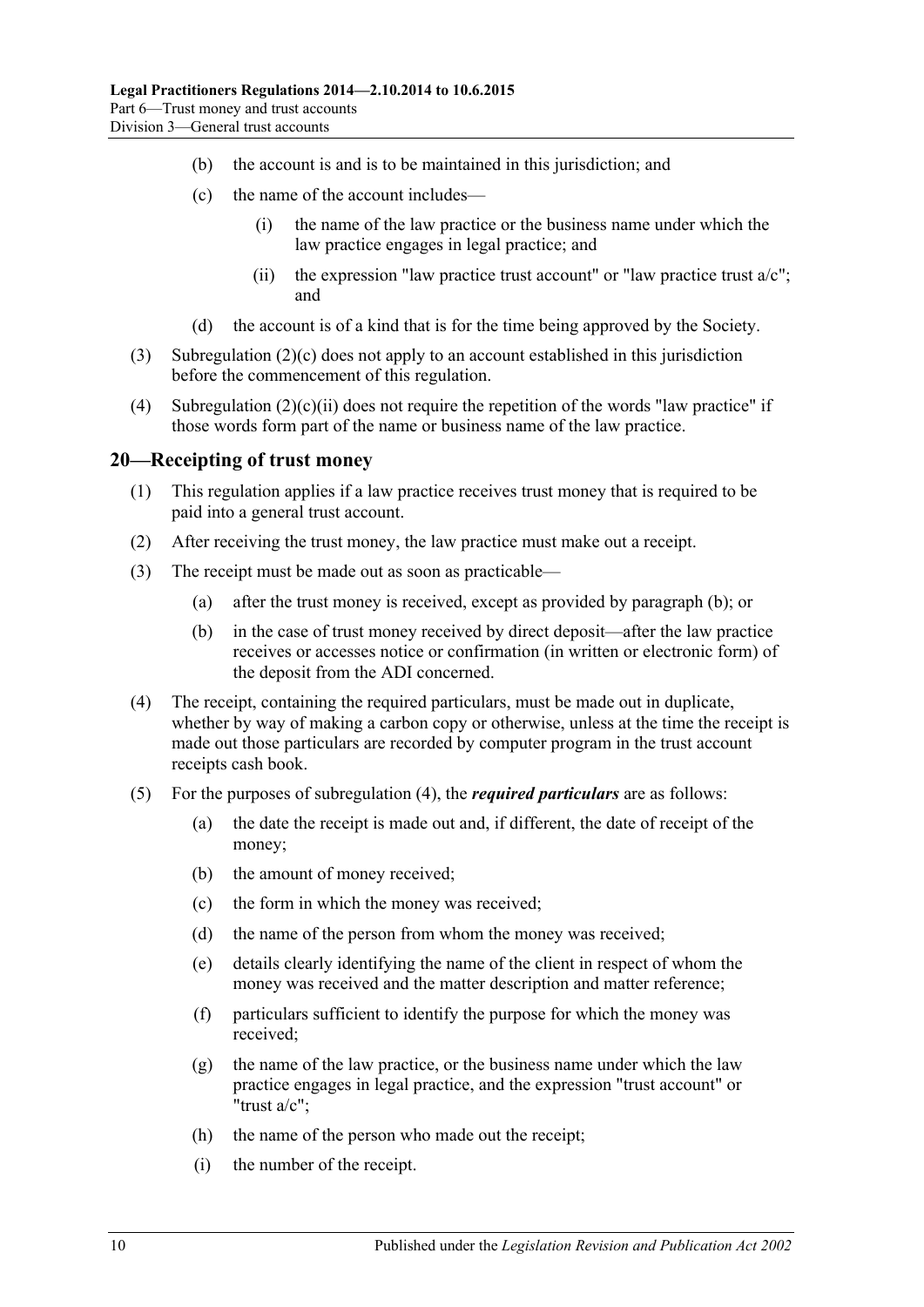- (6) The original receipt is to be delivered, on request, to the person from whom the trust money was received.
- (7) Receipts must be consecutively numbered and issued in consecutive sequence.
- (8) If a receipt is cancelled or not delivered, the original receipt must be kept.

#### <span id="page-10-0"></span>**21—Deposit records for trust money**

- (1) This regulation applies if a law practice receives trust money that is required to be paid into a general trust account and the money is not paid into a general trust account by direct deposit.
- (2) A deposit record must be produced to the approved ADI at the time the deposit is made.
- (3) The following particulars must be recorded on the deposit record:
	- (a) the date of the deposit;
	- (b) the amount of the deposit;
	- (c) whether the deposit consists of cheques, notes or coins (and the amount of each);
	- (d) for each cheque—
		- (i) the name of the drawer of the cheque; and
		- (ii) the name and branch (or BSB number) of the ADI on which the cheque is drawn; and
		- (iii) the amount of the cheque.
- (4) The deposit record must be made out in duplicate, whether by way of making a carbon copy or otherwise.
- (5) The duplicate deposit record must be kept for each deposit to the general trust account and must be kept in a deposit book or be otherwise securely filed in the order in which the deposits were made.

## <span id="page-10-1"></span>**22—Direction for non-deposit of trust money in general trust account (Schedule 2 clause 12 of Act)**

For the purposes of Schedule 2 clause 12(3) of the Act, the prescribed period for which a written direction referred to in Schedule 2 clause  $12(1)(a)$  of the Act is to be kept is 7 years after finalisation of the matter to which the direction relates.

#### <span id="page-10-2"></span>**23—Written record to be kept of verbal direction to disburse trust money**

If the person on whose behalf trust money is held gives a verbal direction for the money to be disbursed, a contemporaneous written record of the direction must be made by the law practice setting out the date and time that the direction was given and the purpose of the disbursement.

#### <span id="page-10-3"></span>**24—Payment by cheque**

(1) This regulation applies to the withdrawal of trust money from a general trust account of a law practice by cheque.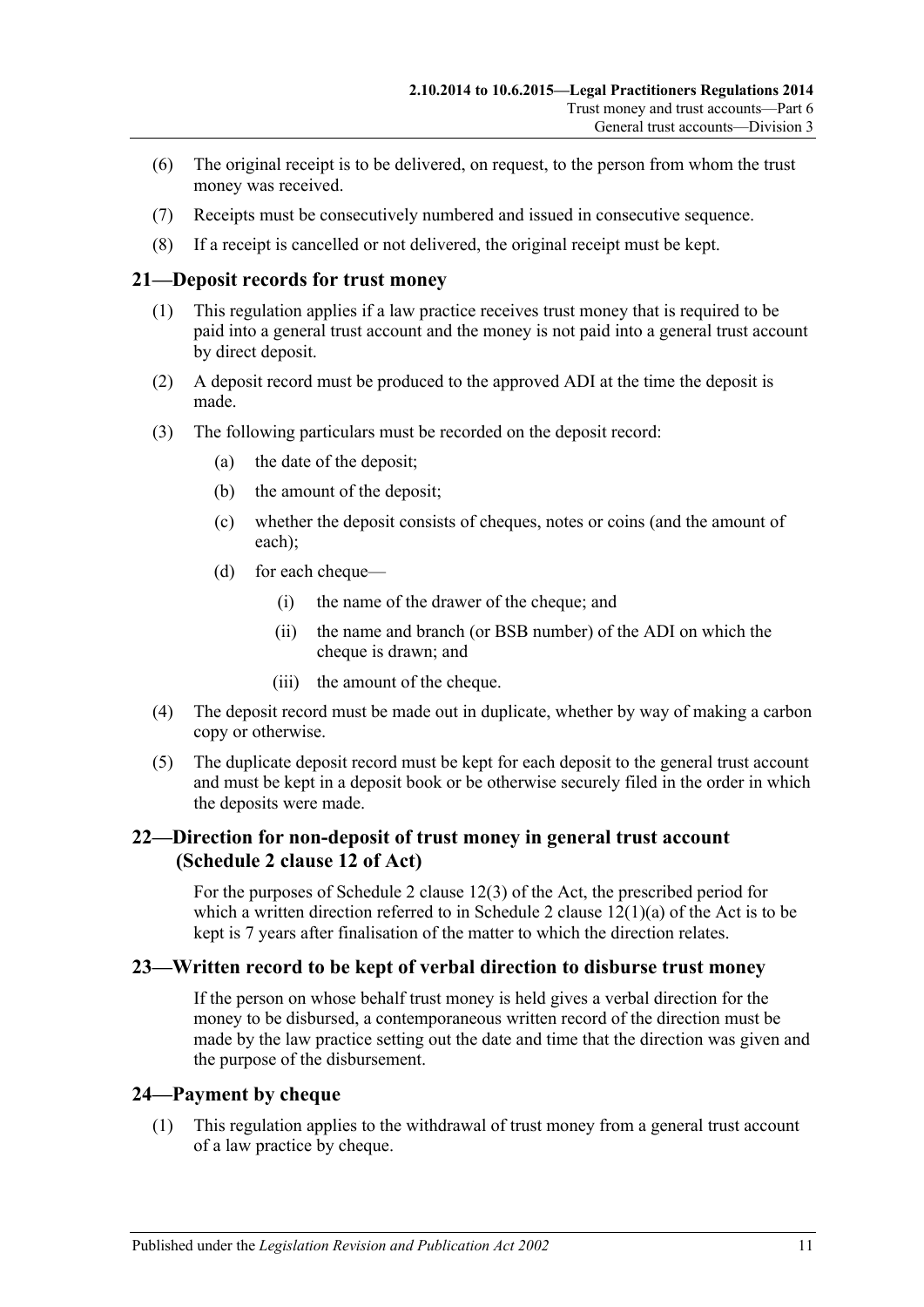- <span id="page-11-5"></span> $(2)$  A cheque—
	- (a) must be made payable to or to the order of a specified person or persons and not to bearer or cash; and
	- (b) must be crossed "not negotiable"; and
	- (c) must include—
		- (i) the name of the law practice or the business name under which the law practice engages in legal practice; and
		- (ii) the expression "law practice trust account" or "law practice trust  $a/c$ ".
- <span id="page-11-6"></span><span id="page-11-1"></span><span id="page-11-0"></span>(3) A cheque must be signed—
	- (a) by an authorised principal of the law practice; or
	- (b) if a principal referred to in [paragraph](#page-11-0) (a) is not available—
		- (i) by an authorised legal practitioner associate; or
		- (ii) by an authorised legal practitioner who holds a practising certificate that does not prohibit the receipt of trust money; or
		- (iii) by 2 or more authorised associates jointly.
- <span id="page-11-2"></span>(4) A person referred to in [subregulation](#page-11-1) (3) must not sign a cheque unless—
	- (a) he or she has seen a written direction, given by the person on whose behalf the trust money is held, authorising the disbursement; or
	- (b) if the money is being disbursed in accordance with a verbal direction given by the person on whose behalf the trust money is held—he or she has made a contemporaneous written record of the direction or seen a contemporaneous written record of the direction made by the person to whom the direction was given.
- (5) [Subregulation](#page-11-2) (4) does not apply if the trust money is disbursed in accordance with an order of a court or as otherwise authorised by law.
- <span id="page-11-3"></span>(6) A written record of the required particulars (which may be in the form of a cheque butt) must be kept of each payment made by cheque, whether by way of making a carbon copy or otherwise, unless at the time the cheque is issued those particulars are recorded by computer program in the trust account payments cash book.
- <span id="page-11-4"></span>(7) If at the time the cheque is issued the required particulars are recorded by computer program in the trust account payments cash book, a written record must be kept that is sufficient to enable the accuracy of the particulars recorded by the computer program to be verified.
- (8) For the purposes of [subregulations](#page-11-3) (6) and [\(7\),](#page-11-4) the *required particulars* are as follows:
	- (a) the date and number of the cheque;
	- (b) the amount ordered to be paid by the cheque;
	- (c) the name of the person to whom the payment is to be made or, in the case of a cheque made payable to an ADI, the name of the ADI and the name of the person receiving the benefit of the payment;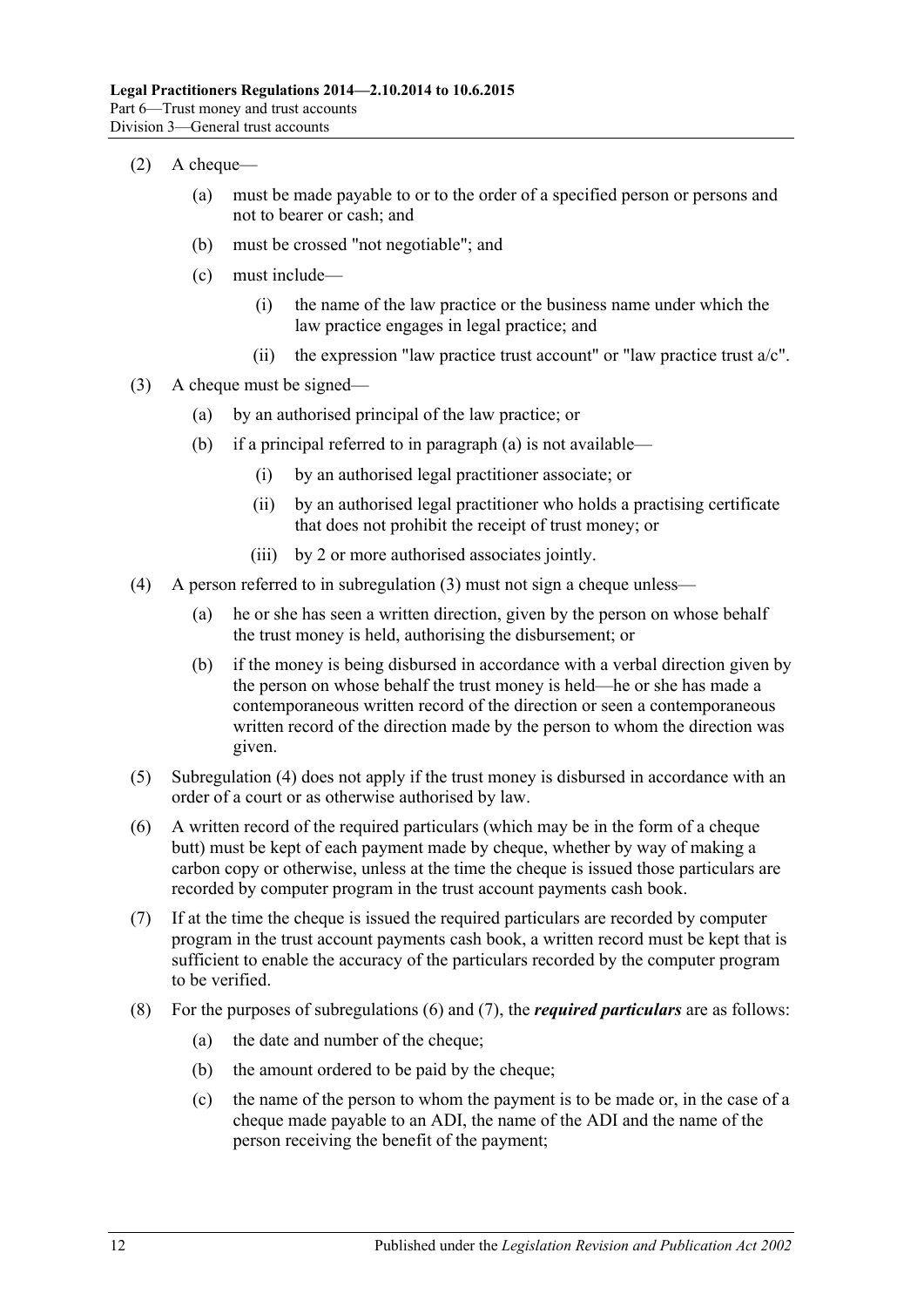- (d) details clearly identifying the name of the person on whose behalf the payment was made and the matter reference;
- (e) details clearly identifying the ledger account to be debited;
- (f) particulars sufficient to identify the purpose for which the payment was made;
- (g) the name of the person or persons effecting, directing or authorising the payment.
- (9) Written records relating to payments by cheque (including cheque requisitions) must be kept in the order in which the cheques were issued.
- (10) [Subregulation](#page-11-5) (2)(c) does not apply to an account established in this jurisdiction before the commencement of this regulation.
- (11) [Subregulation](#page-11-6)  $(2)(c)(ii)$  does not require the repetition of the words "law practice" if those words form part of the name or business name of the law practice.
- (12) In this regulation—

*associate* means an associate of the law practice;

*authorised* means authorised by the law practice to sign cheques drawn on the general trust account.

## <span id="page-12-0"></span>**25—Payment by electronic funds transfer**

- (1) This regulation applies to the withdrawal of trust money from a general trust account of a law practice by electronic funds transfer.
- <span id="page-12-1"></span>(2) An electronic funds transfer must be effected by, under the direction of or with the authority of—
	- (a) an authorised principal of the law practice; or
	- (b) if a principal referred to in [paragraph](#page-12-1) (a) is not available—
		- (i) an authorised legal practitioner associate; or
		- (ii) an authorised legal practitioner who holds a practising certificate that does not prohibit the receipt of trust money; or
		- (iii) 2 or more authorised associates jointly.
- <span id="page-12-2"></span>(3) A person referred to in [subregulation](#page-11-1) (3) must not effect, direct or authorise an electronic funds transfer unless—
	- (a) he or she has seen a written direction, given by the person on whose behalf the trust money is held, authorising the disbursement; or
	- (b) if the money is being disbursed in accordance with a verbal direction given by the person on whose behalf the trust money is held—he or she has made a contemporaneous written record of the direction or seen a contemporaneous written record of the direction made by the person to whom the direction was given.
- (4) [Subregulation](#page-12-2) (3) does not apply if the trust money is disbursed in accordance with an order of a court or as otherwise authorised by law.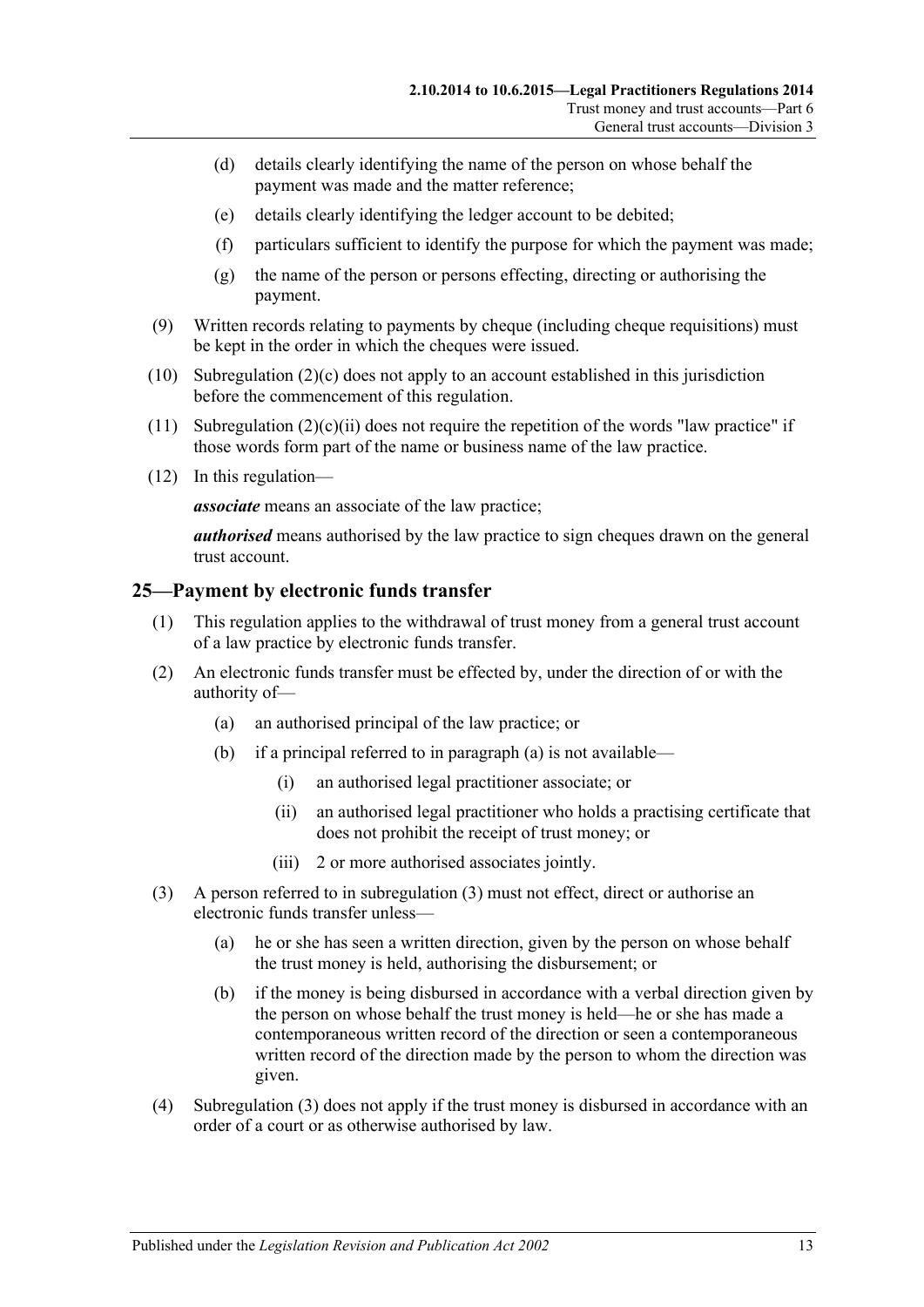- <span id="page-13-2"></span>(5) A written record of the required particulars must be kept of each payment unless at the time the electronic funds transfer is effected those particulars are recorded by computer program in the trust account payments cash book.
- <span id="page-13-3"></span>(6) If at the time the electronic funds transfer is effected the required particulars are recorded by computer program in the trust account payments cash book, a written record must be kept that is sufficient to enable the accuracy of the particulars recorded by the computer program to be verified.
- (7) For the purposes of [subregulations](#page-13-2) (5) and [\(6\),](#page-13-3) the *required particulars* are as follows:
	- (a) the date and number of the transaction;
	- (b) the amount transferred;
	- (c) the name and number of the account to which the amount was transferred and relevant BSB number;
	- (d) the name of the person to whom the payment was made or, in the case of a payment to an ADI, the name or BSB number of the ADI and the name of the person receiving the benefit of the payment;
	- (e) details clearly identifying the name of the person on whose behalf the payment was made and the matter reference;
	- (f) details clearly identifying the ledger account to be debited;
	- (g) particulars sufficient to identify the purpose for which the payment was made;
	- (h) the name of the person or persons effecting, directing or authorising the payment.
- (8) Any written confirmation that an electronic funds transfer has been made must be retained by the law practice.
- (9) Written records relating to payments by electronic funds transfer (including transfer requisitions) must be kept in the order in which the transfers were effected.
- (10) In this regulation—

*associate* means an associate of the law practice;

*authorised* means authorised by the law practice to effect, direct or give authority for an electronic funds transfer from the general trust account.

#### <span id="page-13-0"></span>**26—Recording transactions in trust account cash books**

A law practice that maintains a general trust account must keep the following trust account cash books:

- (a) a trust account receipts cash book in accordance with [regulation](#page-13-1) 27;
- (b) a trust account payments cash book in accordance with [regulation](#page-14-0) 28.

#### <span id="page-13-1"></span>**27—Trust account receipts cash book**

- (1) The following particulars must be recorded in a law practice's trust account receipts cash book in respect of each receipt of trust money:
	- (a) the date a receipt was made out for the money and, if different, the date of receipt of the money;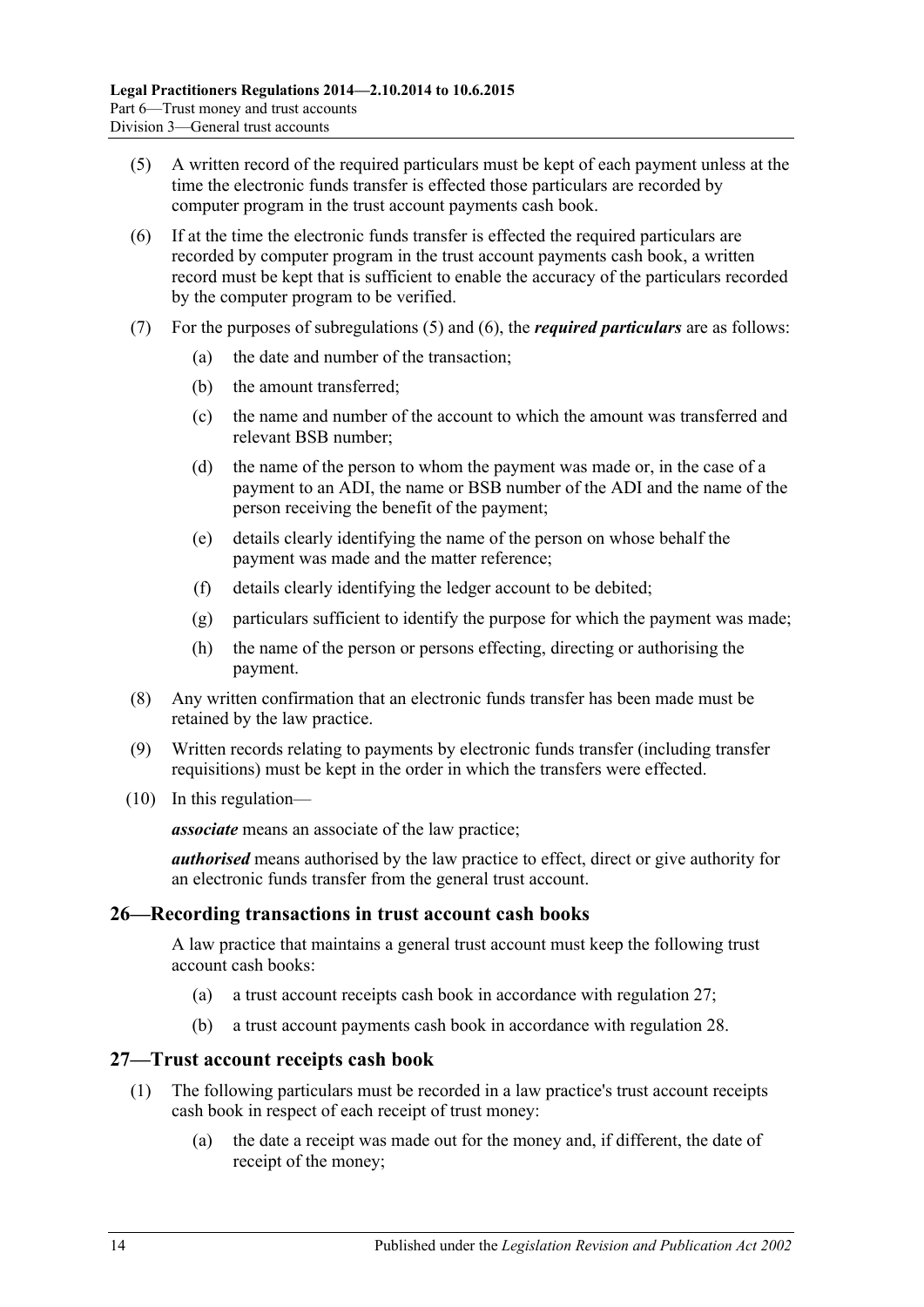- (b) the receipt number;
- (c) the amount of money received;
- (d) the form in which the money was received;
- (e) the name of the person from whom the money was received;
- (f) details clearly identifying the name of the client in respect of whom the money was received and the matter description and matter reference;
- (g) particulars sufficient to identify the purpose for which the money was received;
- (h) details clearly identifying the ledger account to be credited.
- (2) The date and amount of each deposit in the general trust account must be recorded in the trust account receipts cash book.
- (3) The particulars in respect of receipts must be recorded in the order in which the receipts are made out.
- (4) The particulars in respect of a receipt must be recorded within 5 business days counting from and including the day the receipt was made out.

#### <span id="page-14-0"></span>**28—Trust account payments cash book**

- (1) The following particulars must be recorded in a law practice's trust account payments cash book in respect of each payment of trust money by cheque:
	- (a) the date and number of the cheque;
	- (b) the amount ordered to be paid by the cheque;
	- (c) the name of the person to whom the payment is to be made or, in the case of a cheque made payable to an ADI, the name or BSB number of the ADI and the name of the person receiving the benefit of the payment;
	- (d) details clearly identifying the name of the person on whose behalf the payment was made and the matter reference;
	- (e) details clearly identifying the ledger account to be debited;
	- (f) particulars sufficient to identify the purpose for which the payment was made.
- (2) The following particulars must be recorded in a law practice's trust accounts payments cash book in respect of each payment of trust money by electronic funds transfer:
	- (a) the date and number of the transaction;
	- (b) the amount transferred;
	- (c) the name and number of the account to which the amount was transferred and the relevant BSB number;
	- (d) the name of the person to whom the payment was made or, in the case of a payment to an ADI, the name or BSB number of the ADI and the name of the person receiving the benefit of the payment;
	- (e) details clearly identifying the name of the person on whose behalf the payment was made and the matter reference;
	- (f) details clearly identifying the ledger account to be debited;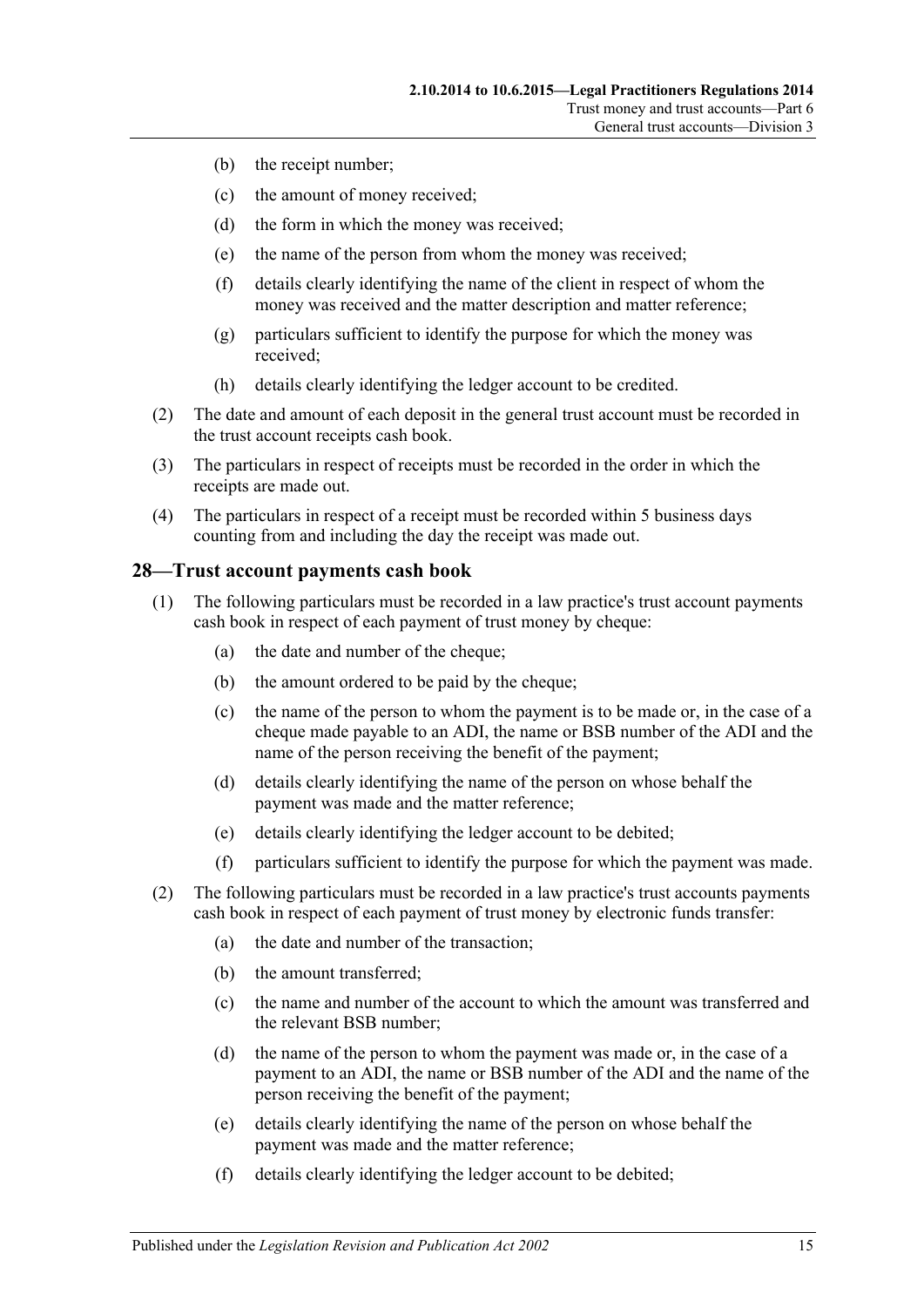- (g) particulars sufficient to identify the purpose for which the payment was made.
- (3) The particulars in respect of payments must be recorded in the order in which the payments are made.
- (4) The particulars in respect of a payment must be recorded within 5 business days counting from and including the day the payment was made.

#### <span id="page-15-0"></span>**29—Recording transactions in trust ledger accounts**

- (1) A law practice that maintains a general trust account must keep a trust account ledger containing separate trust ledger accounts in relation to each client of the practice in each matter for which trust money has been received by the practice.
- (2) The following particulars must be recorded in the title of a trust ledger account:
	- (a) the name of the person for or on behalf of whom the trust money was paid;
	- (b) the person's address;
	- (c) particulars sufficient to identify the matter in relation to which the trust money was received.
- (3) Details of any changes in the title of a trust ledger account must be recorded.
- (4) The following particulars must be recorded in the trust ledger account in respect of each receipt of trust money for the matter:
	- (a) the date a receipt was made out for the money and, if different, the date of receipt of the money;
	- (b) the receipt number;
	- (c) the amount of money received;
	- (d) the name of the person from whom the money was received;
	- (e) particulars sufficient to identify the purpose for which the money was received.
- (5) The following particulars must be recorded in the trust ledger account in respect of each payment of trust money by cheque:
	- (a) the date and number of the cheque;
	- (b) the amount ordered to be paid by the cheque;
	- (c) the name of the person to whom the payment is to be made or, in the case of a cheque made payable to an ADI, the name or BSB number of the ADI and the name of the person receiving the benefit of the payment;
	- (d) particulars sufficient to identify the purpose for which the payment was made.
- (6) The following particulars must be recorded in the trust ledger account in respect of each payment of trust money by electronic funds transfer:
	- (a) the date and number of the transaction;
	- (b) the amount transferred;
	- (c) the name and number of the account to which the amount was transferred and the relevant BSB number;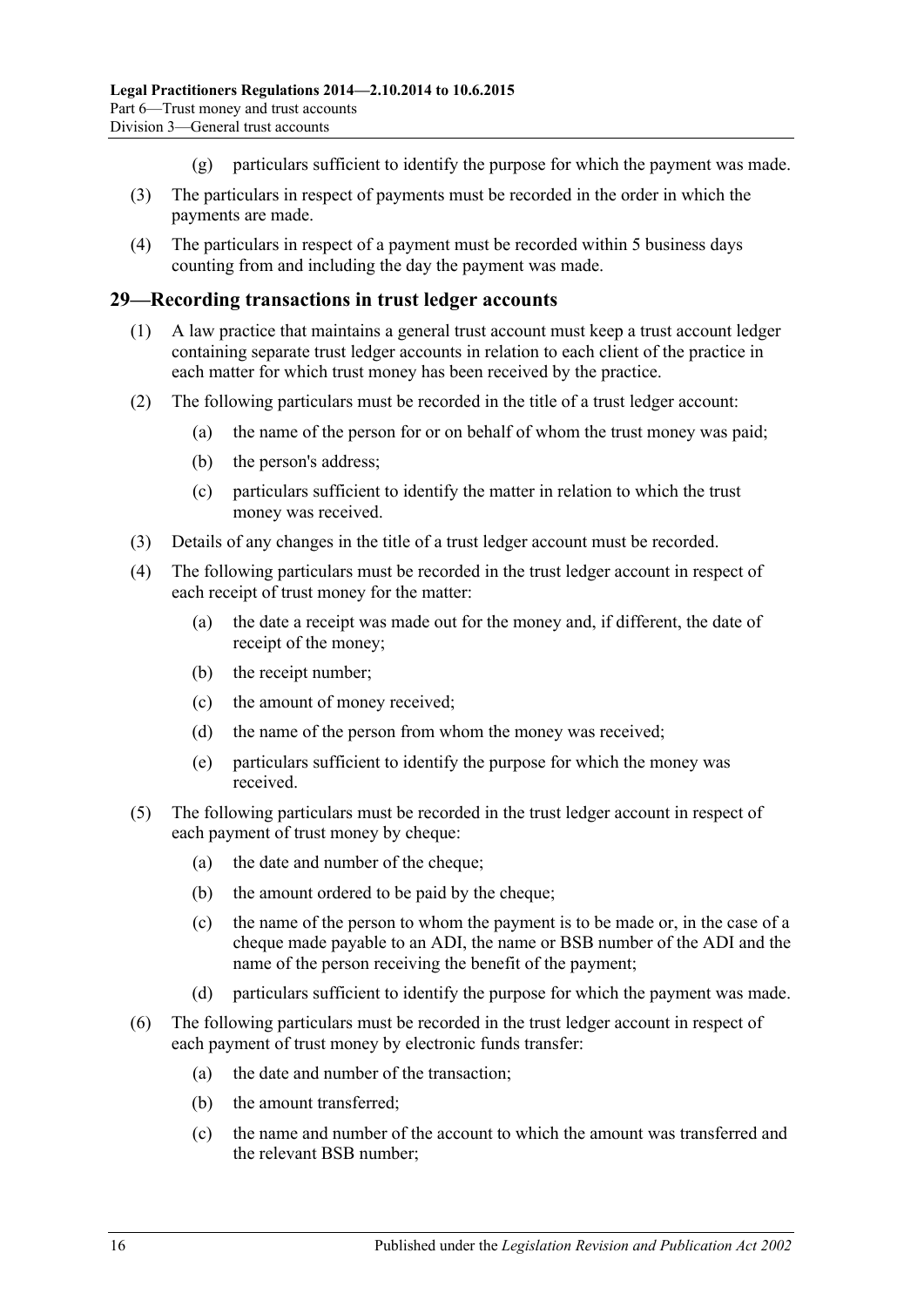- (d) the name of the person to whom the payment was made or, in the case of a payment to an ADI, the name or BSB number of the ADI and the name of the person receiving the benefit of the payment;
- (e) particulars sufficient to identify the purpose for which the payment was made.
- (7) The following particulars must be recorded in the trust ledger account in respect of each transfer of trust money effected by a journal entry:
	- (a) the date of the transfer;
	- (b) the amount transferred;
	- (c) the journal reference number;
	- (d) the name of the other trust ledger account from which or to which the money was transferred;
	- (e) particulars sufficient to identify the purpose for which the payment was made.
- (8) Transactions relating to trust money must be recorded in the trust ledger account in the order in which the transactions occur.
- (9) The particulars in respect of a receipt, payment or transfer of trust money must be recorded within 5 business days counting from and including the day the receipt was made out, the payment was made or the transfer was effected, as the case requires.
- (10) The trust ledger account balance is to be recorded in the trust ledger account after each receipt, payment or transfer of trust money.

## <span id="page-16-0"></span>**30—Journal transfers**

- (1) Trust money may be transferred by journal entry from 1 trust ledger account in a law practice's trust ledger to another trust ledger account in the trust ledger, but only if—
	- (a) the law practice is entitled to withdraw the money and pay it to the other trust ledger account; and
	- (b) [subregulation](#page-16-1) (2) is complied with.
- <span id="page-16-2"></span><span id="page-16-1"></span>(2) The transfer must be authorised in writing—
	- (a) by an authorised principal of the law practice; or
	- (b) if a principal referred to in [paragraph](#page-16-2) (a) is not available—
		- (i) by an authorised legal practitioner associate; or
		- (ii) by an authorised legal practitioner who holds a practising certificate that does not prohibit the receipt of trust money; or
		- (iii) by 2 or more authorised associates jointly; or
	- (c) by a supervisor or manager appointed in relation to the practice.
- (3) In a paragraph of [subregulation](#page-16-1) (2)—

*associate* means an associate of the law practice;

*authorised* means authorised by the law practice or a supervisor or manager appointed in relation to the practice to effect, direct or give authority for the transfer of trust money by journal entry from one trust ledger account in the practice's trust ledger to another trust ledger account in the trust ledger.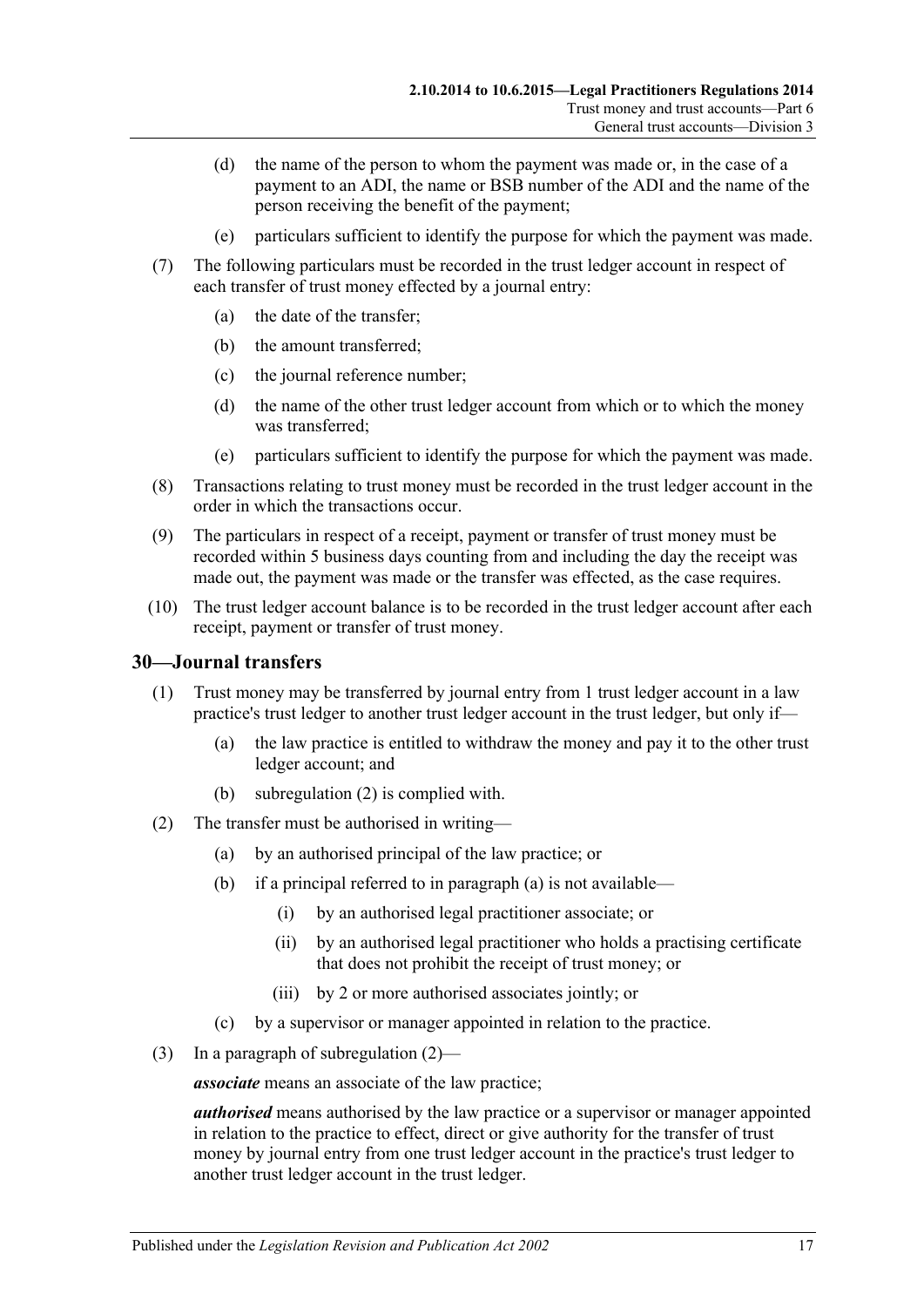- (4) A law practice must keep a trust account transfer journal if it transfers trust money by journal entry.
- (5) The following particulars must be recorded in the trust account transfer journal in respect of each transfer of trust money by journal entry:
	- (a) the date of the transfer;
	- (b) the trust ledger account from which the money is transferred (including its identifying reference);
	- (c) the trust ledger account to which the money is transferred (including its identifying reference);
	- (d) the amount transferred;
	- (e) particulars sufficient to identify the purpose for which the transfer is made, the matter reference and a short description of the matter.
- (6) Journal pages or entries must be consecutively numbered.
- (7) A law practice must keep particulars of the authorisation for each transfer of trust money by journal entry, whether in the trust account transfer journal or in some other way.

## <span id="page-17-0"></span>**31—Reconciliation of trust records**

- (1) A law practice that maintains 1 or more general trust accounts must reconcile the trust records relating to each account.
- (2) The trust records relating to a general trust account are to be reconciled as at the end of each named month by preparing—
	- (a) a statement—
		- (i) reconciling the general trust account balance as shown in ADI records with the balance of the practice's trust account cash books; and
		- (ii) showing the date the statement was prepared; and
	- (b) a statement—
		- (i) reconciling the balance of the trust ledger accounts with the balance of the practice's trust account cash books; and
		- (ii) containing a list of the practice's trust ledger accounts showing the name, identifying reference and balance of each and a short description of the matter to which each relates; and
		- (iii) showing the date the statement was prepared.
- (3) The statements must be prepared within 15 business days after the end of the month concerned.
- (4) The statements must be kept by the law practice.

## <span id="page-17-1"></span>**32—Trust ledger account in name of law practice or legal practitioner associate**

(1) A law practice must not maintain a trust ledger account in the name of the practice or a legal practitioner associate of the practice except as authorised by this regulation.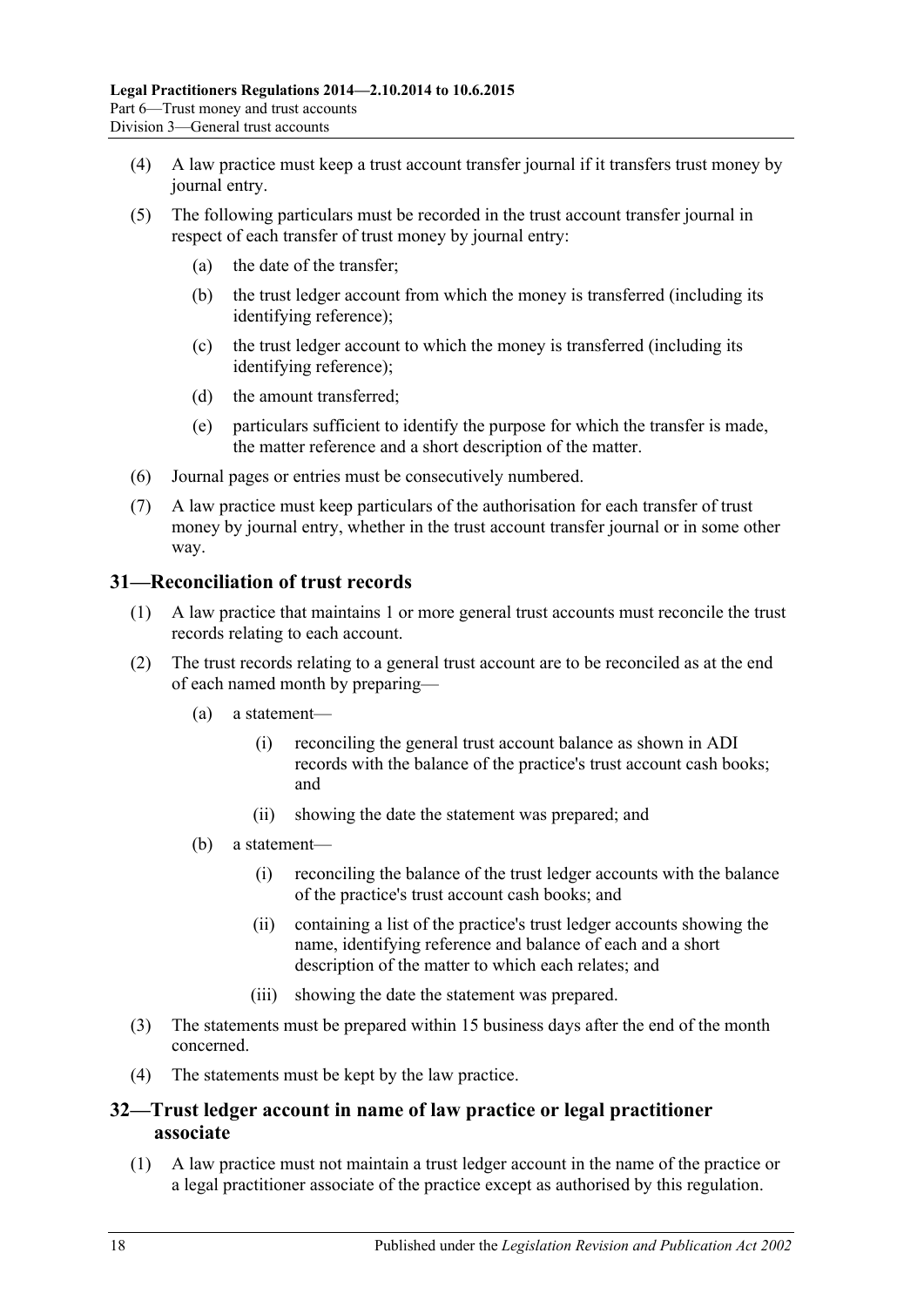- <span id="page-18-1"></span>(2) A law practice may maintain in its trust ledger—
	- (a) a trust ledger account in the practice's name, but only for the purpose of aggregating in the account, by transfer from other accounts in the trust ledger, money properly due to the practice for legal costs; and
	- (b) a trust ledger account in a legal practitioner associate's name, but only in respect of money in which the associate has a personal and beneficial interest as a vendor, purchaser, lessor or lessee or in another similar capacity.
- <span id="page-18-2"></span>(3) In a case to which [subregulation](#page-18-1) (2)(a) applies, the law practice must ensure that the money in the trust ledger account is withdrawn from the general trust account not later than 1 month after the day on which the money was transferred to the trust ledger account.
- (4) In a case to which [subregulation](#page-18-2) (2)(b) applies, the law practice must ensure that the money in the trust ledger account is withdrawn from the general trust account at the conclusion of the matter to which the money relates.

## <span id="page-18-3"></span><span id="page-18-0"></span>**33—Notification requirements regarding general trust accounts**

- (1) Within 14 days after establishing a general trust account, a law practice must give the Society written notice of that fact.
- (2) [Subregulation](#page-18-3) (1) does not apply to a general trust account established before the commencement of this regulation.
- (3) A law practice—
	- (a) either before, or within 14 days after, authorising or terminating the authority of an associate of the practice—
		- (i) to sign cheques drawn on a general trust account of the practice; or
		- (ii) otherwise to effect, direct or give authority for the withdrawal of money from a general trust account of the practice,

must give the Society written notice of that fact (including the name and address of the associate or practitioner and indicating, in the case of an associate, whether the associate is an employee of the practice); and

- (b) during April of each year, must give the Society written notice of the associates (including their names and addresses) who are authorised, as at 31 March of that year—
	- (i) to sign cheques drawn on a general trust account of the practice; or
	- (ii) otherwise to effect, direct or give authority for the withdrawal of money from a general trust account of the practice.
- (4) A law practice must, within 14 days after closing a general trust account maintained by the practice, give the Society written notice of the closure.
- (5) A notice under this regulation given by a law practice must include particulars sufficient to identify the general trust accounts of the practice.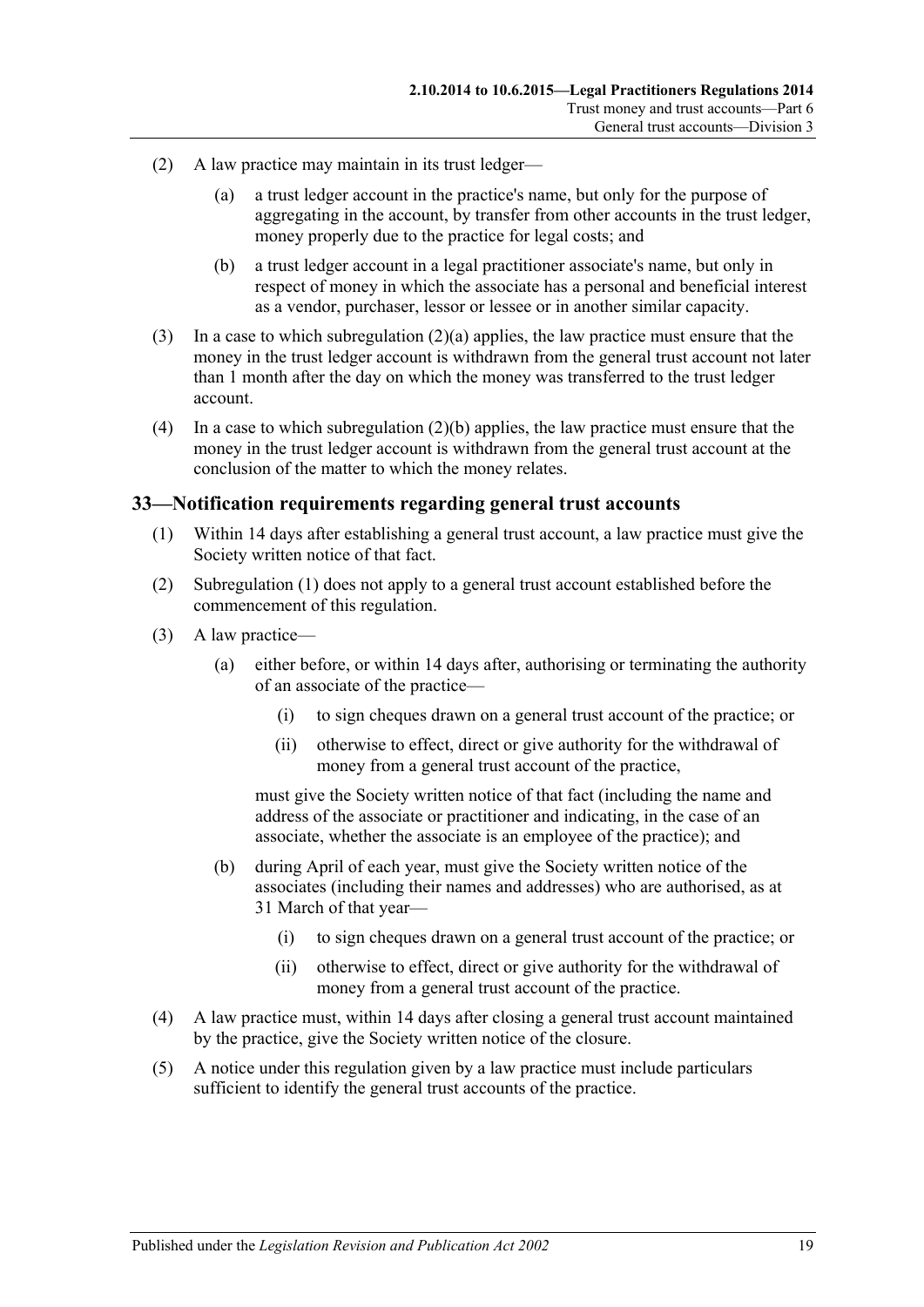(6) In this regulation—

*law practice* includes a former law practice and the persons who were principals of a law practice immediately before the law practice ceased to exist as a law practice or to engage in legal practice in this jurisdiction.

## <span id="page-19-0"></span>**Division 4—Controlled money**

#### <span id="page-19-1"></span>**34—Maintenance of controlled money accounts (Schedule 2 clause 15 of Act)**

- (1) For the purposes of Schedule 2 clause 15(4) of the Act, a controlled money account must be maintained under an account name that includes the following particulars:
	- (a) the name of the law practice concerned;
	- (b) the expression "controlled money account" or the abbreviation "CMA" or "CMA/c";
	- (c) such particulars as are sufficient to identify the purpose of the account and to distinguish the account from any other account maintained by the law practice.
- (2) This regulation does not apply to an account established in this jurisdiction before the commencement of this regulation.

#### <span id="page-19-2"></span>**35—Receipt of controlled money**

- (1) This regulation applies if a law practice receives controlled money.
- (2) The law practice must operate a single controlled money receipt system for the receipt of controlled money for all its controlled money accounts.
- (3) After receiving controlled money, the law practice must make out a receipt.
- <span id="page-19-3"></span>(4) The receipt must be made out as soon as practicable—
	- (a) after the controlled money is received, except as provided by [paragraph](#page-19-3) (b); or
	- (b) in the case of controlled money received by direct deposit—after the law practice receives or accesses notice or confirmation (in written or electronic form) of the deposit from the ADI concerned.
- <span id="page-19-4"></span>(5) The receipt, containing the required particulars, must be made out in duplicate, whether by way of making a carbon copy or otherwise, unless at the time the receipt is made out those particulars are recorded by computer program in the register of controlled money.
- (6) For the purposes of [subregulation](#page-19-4) (5), the *required particulars* are as follows:
	- (a) the date the receipt is made out and, if different, the date of receipt of the money;
	- (b) the amount of money received;
	- (c) the form in which the money was received;
	- (d) the name of the person from whom the money was received;
	- (e) details clearly identifying the name of the person on whose behalf the money was received and the matter description and matter reference;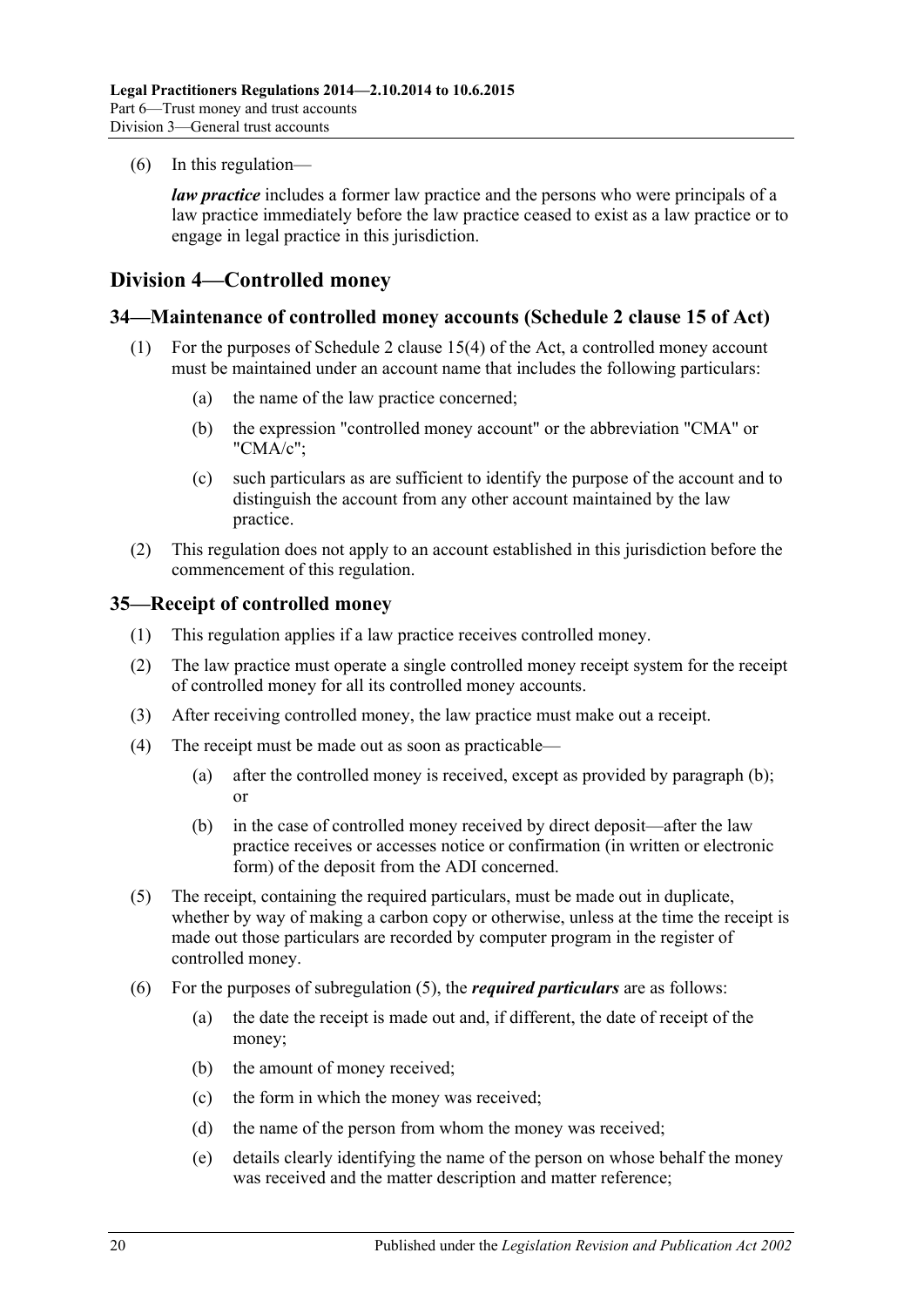- (f) particulars sufficient to identify the purpose for which the money was received;
- (g) the name of and other details clearly identifying the controlled money account to be credited, unless the account has not been established by the time the receipt is made out;
- (h) the name of the law practice, or the business name under which the law practice engages in legal practice, and the expression "controlled money receipt";
- (i) the name of the person who made out the receipt;
- (j) the number of the receipt.
- (7) If the controlled money account to be credited has not been established by the time the receipt is made out, the name of and other details clearly identifying the account when established must be included on the duplicate receipt (if any).
- (8) The original receipt is to be delivered, on request, to the person from whom the controlled money was received.
- (9) Receipts must be consecutively numbered and issued in consecutive sequence.
- (10) If a receipt is cancelled or not delivered, the original receipt must be kept.
- (11) A receipt is not required to be made out for any interest or other income received from the investment of controlled money and credited directly to a controlled money account.

## <span id="page-20-0"></span>**36—Deposit of controlled money (Schedule 2 clause 15 of Act)**

For the purposes of Schedule 2 clause 15(5) of the Act, the prescribed period for which a written direction referred to in Schedule 2 clause 15(1) of the Act is to be kept is 7 years after finalisation of the matter to which the direction relates.

## <span id="page-20-1"></span>**37—Withdrawal of controlled money must be authorised**

- <span id="page-20-2"></span>(1) A withdrawal of money from a controlled money account of a law practice must be effected by, under the direction of or with the authority of—
	- (a) an authorised principal of the law practice; or
	- (b) if a principal referred to in [paragraph](#page-20-2) (a) is not available—
		- (i) an authorised legal practitioner associate; or
		- (ii) an authorised legal practitioner who holds a practising certificate that does not prohibit the receipt of trust money; or
		- (iii) 2 or more authorised associates jointly.
- <span id="page-20-3"></span>(2) A written record of the required particulars must be kept of each withdrawal unless at the time the withdrawal is made those particulars are recorded by computer program.
- <span id="page-20-4"></span>(3) If at the time the withdrawal is made the required particulars are recorded by computer program, a written record must be kept that is sufficient to enable the accuracy of the particulars recorded by the computer program to be verified.
- <span id="page-20-5"></span>(4) For the purposes of [subregulations](#page-20-3) (2) and [\(3\),](#page-20-4) the required particulars are as follows:
	- (a) the date and number of the transaction;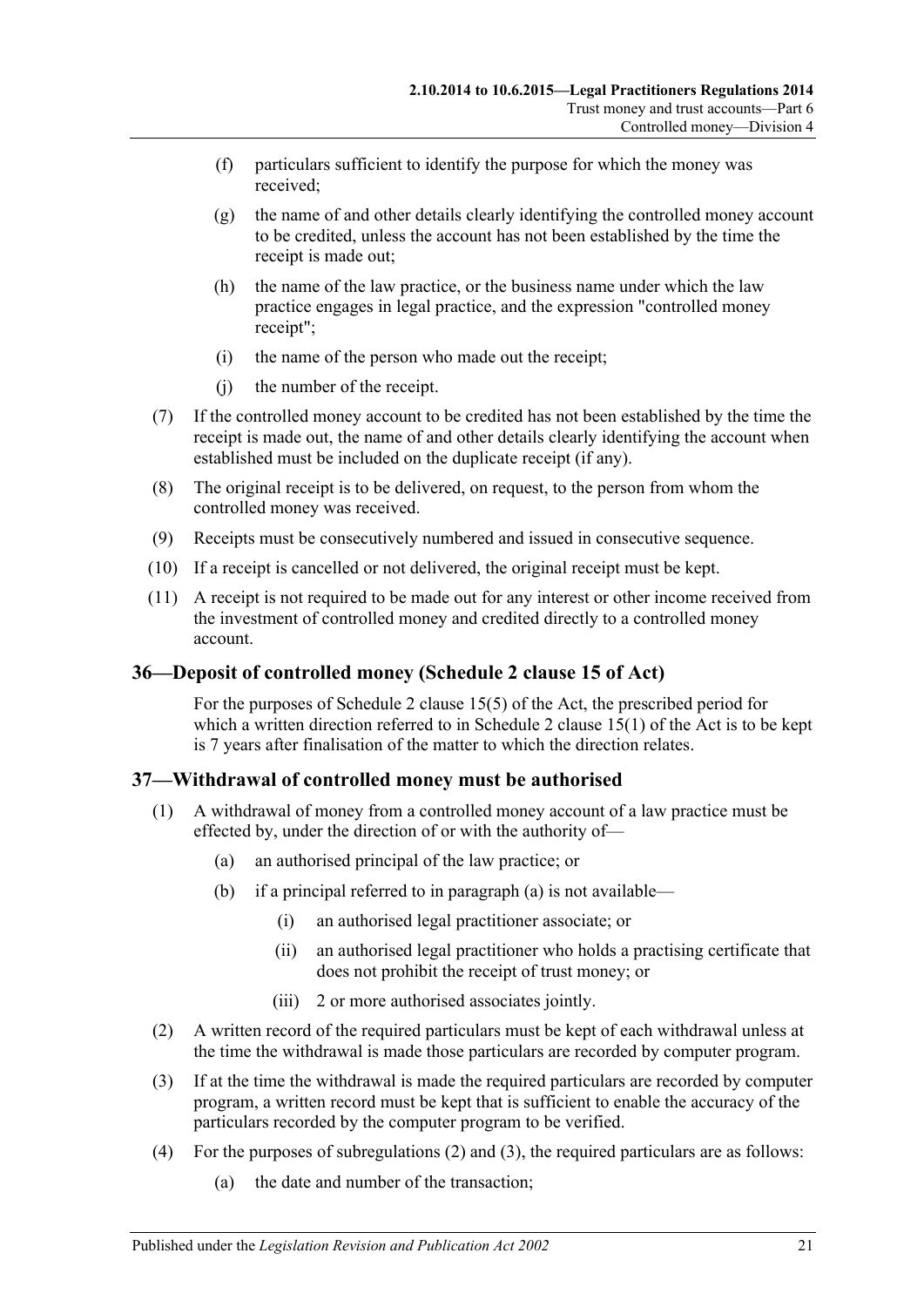- (b) the amount withdrawn;
- (c) in the case of a transfer made by electronic funds transfer—the name and number of the account to which the amount was transferred and the relevant BSB number;
- (d) the name of the person to whom payment is to be made or, in the case of a payment to an ADI, the name or BSB number of the ADI and the name of the person receiving the benefit of the payment;
- (e) details clearly identifying the name of the person on whose behalf the payment was made and the matter reference;
- (f) particulars sufficient to identify the purpose for which the payment was made;
- (g) the person or persons effecting, directing or authorising the withdrawal.
- (5) The particulars are to be recorded in the order in which the payments are recorded and are to be recorded separately for each controlled money account.
- (6) In this regulation—

*associate* means an associate of the law practice;

*authorised* means authorised by the law practice to effect, direct or give authority for a withdrawal of money from the controlled money account.

#### <span id="page-21-0"></span>**38—Register of controlled money**

- (1) A law practice that receives controlled money must maintain a register of controlled money consisting of the records of controlled money movements for the controlled money accounts of the practice.
- (2) A separate record of controlled money movements must be maintained for each controlled money account.
- <span id="page-21-1"></span>(3) A record of controlled money movements for a controlled money account must record the following information:
	- (a) the name of the person on whose behalf the controlled money is held;
	- (b) the person's address;
	- (c) particulars sufficient to identify the matter;
	- (d) any changes to the information referred to in [paragraphs](#page-21-1) (a) to [\(c\).](#page-21-2)
- <span id="page-21-2"></span>(4) The following particulars must be recorded in a record of controlled money movements for a controlled money account:
	- (a) the date the controlled money was received;
	- (b) the number of the receipt;
	- (c) the date the money was deposited in the controlled money account;
	- (d) the name of and other details clearly identifying the controlled money account;
	- (e) the amount of controlled money deposited;
	- (f) details of the deposit sufficient to identify the deposit;
	- (g) interest received;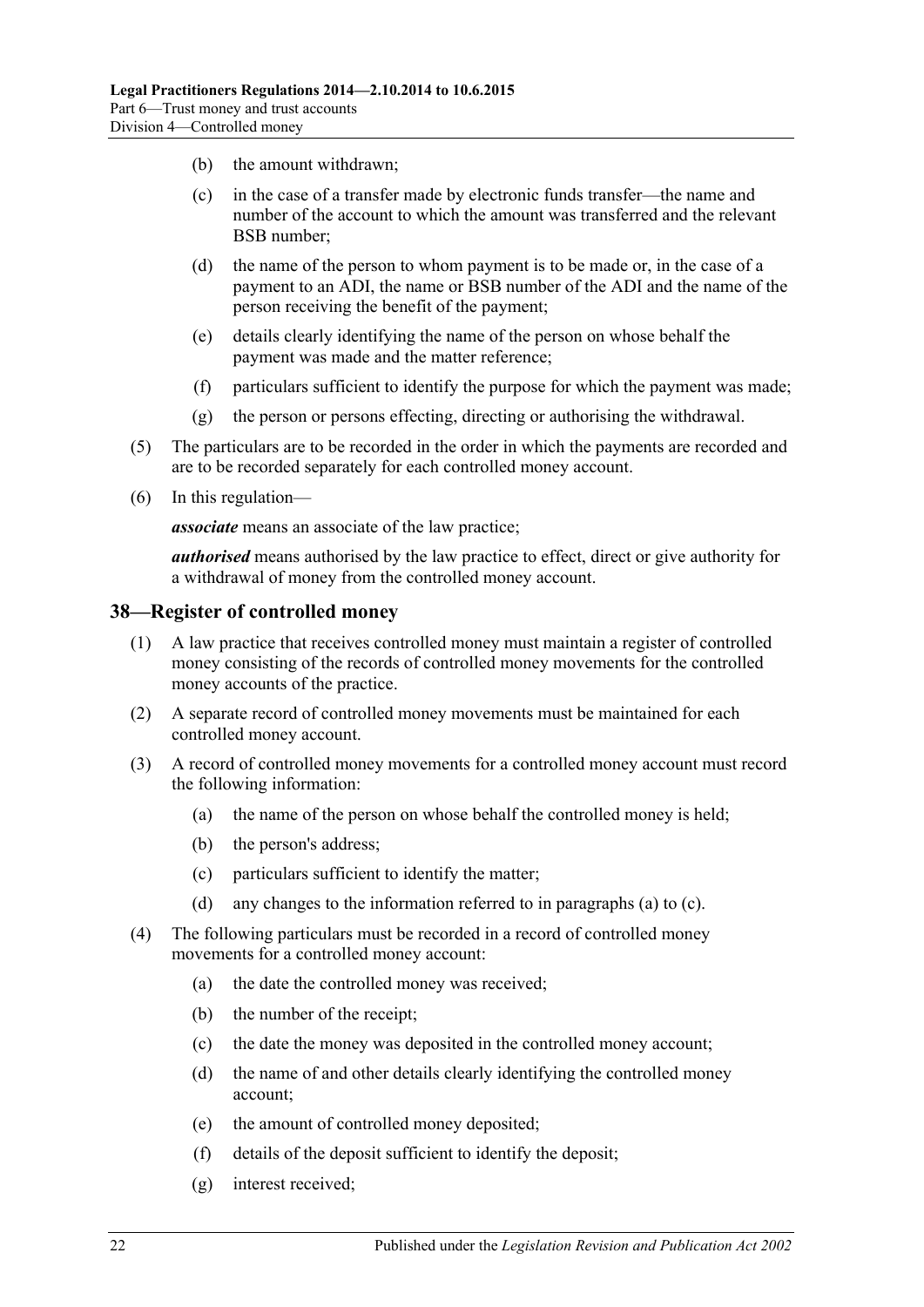- (h) details of any payments from the controlled money account, including the particulars required to be recorded under [regulation](#page-20-5) 37(4).
- (5) With the exception of interest and other income received in respect of controlled money, particulars of receipts and payments must be entered in the register as soon as practicable after the controlled money is received by the law practice or any payment is made.
- (6) Interest and other income received in respect of controlled money must be entered in the register as soon as practicable after the law practice is notified of its receipt.
- (7) The law practice must keep as part of its trust records all supporting information (including ADI statements and notifications of interest received) relating to controlled money.
- (8) Within 15 business days after each named month, the law practice must prepare and keep as a permanent record a statement as at the end of the named month—
	- (a) containing a list of the practice's controlled money accounts showing—
		- (i) the name, number and balance of each account in the register; and
		- (ii) the name of the person on whose behalf the controlled money in each account was held; and
		- (iii) a short description of the matter to which each account relates; and
	- (b) showing the date the statement was prepared.

## <span id="page-22-0"></span>**Division 5—Transit money**

## <span id="page-22-1"></span>**39—Information to be recorded about transit money (Schedule 2 clause 17 of Act)**

For the purposes of Schedule 2 clause 17(2) of the Act, a law practice must, in respect of transit money received by the practice, record and keep brief particulars sufficient to identify the relevant transaction and any purpose for which the money was received.

## <span id="page-22-2"></span>**Division 6—Trust money generally**

#### <span id="page-22-3"></span>**40—Trust account statements**

- (1) A law practice must furnish a trust account statement to each person for whom or on whose behalf trust money (other than transit money) is held or controlled by the law practice or an associate of the practice.
- (2) In the case of trust money in respect of which the law practice is required to maintain a trust ledger account, the practice must furnish a separate statement for each trust ledger account.
- (3) In the case of controlled money in respect of which the law practice is required to maintain a record of controlled money movements, the practice must furnish a separate statement for each record.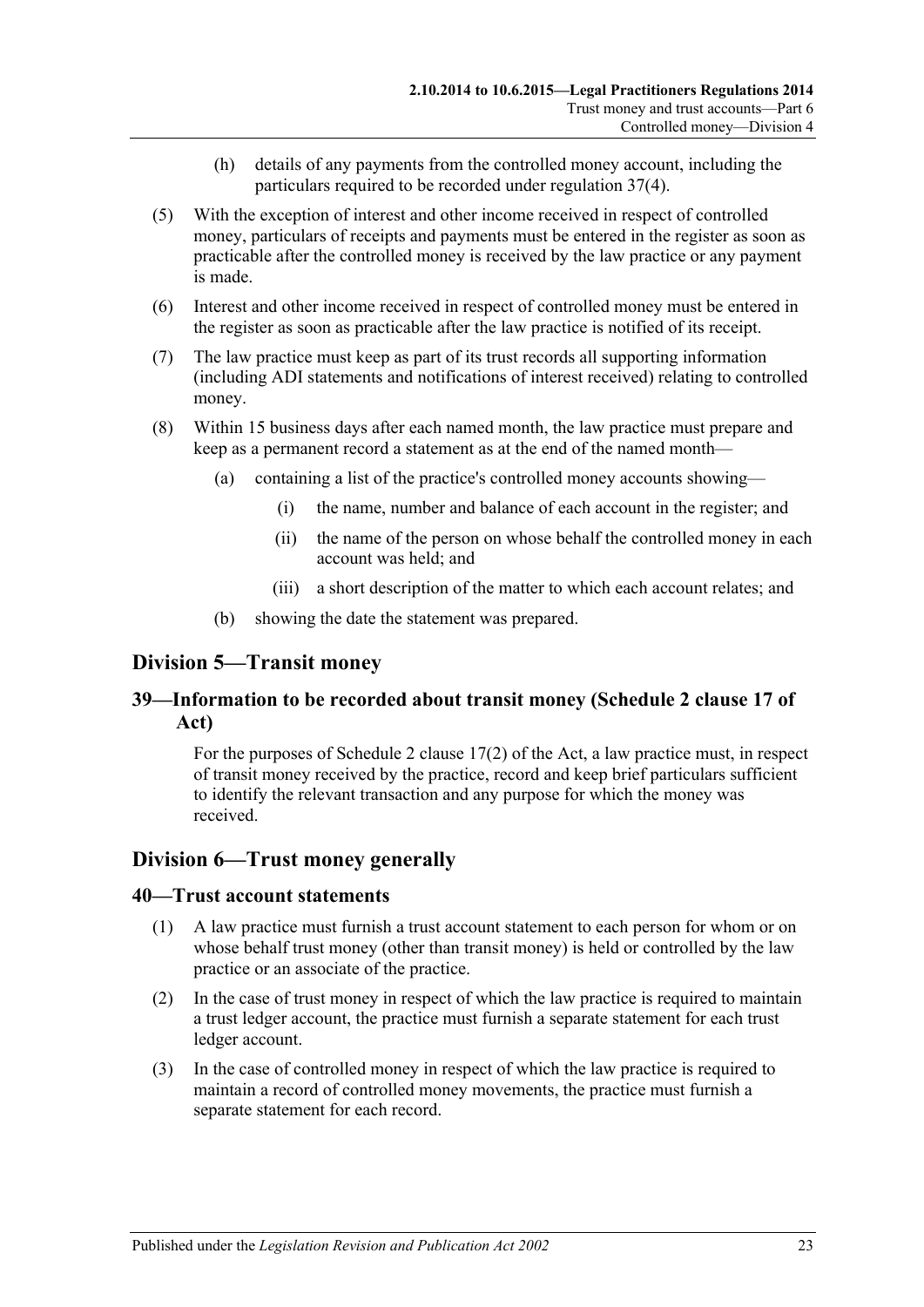- (4) In the case of trust money subject to a power given to the law practice or an associate of the practice in respect of which the practice is required to keep a record of all dealings with the money to which the practice or associate is a party, the practice must furnish a separate statement for each record.
- (5) A trust account statement is to contain particulars of—
	- (a) all the information required to be kept under this Part in relation to the trust money included in the relevant ledger account or record; and
	- (b) the remaining balance (if any) of the money.
- (6) A trust account statement is to be furnished—
	- (a) as soon as practicable after completion of the matter to which the ledger account or record relates; or
	- (b) as soon as practicable after the person for whom or on whose behalf the money is held or controlled makes a reasonable request for the statement during the course of the matter; or
	- (c) except as provided by [subregulation](#page-23-2) (7), as soon as practicable after 30 June in each year.
- <span id="page-23-3"></span><span id="page-23-2"></span>(7) The law practice is not required to furnish a trust account statement under [subregulation](#page-23-3)  $(6)(c)$  in respect of a ledger account or record if at 30 June—
	- (a) the ledger account or record has been open for less than 6 months; or
	- (b) the balance of the ledger account or record is 0 and no transaction affecting the account has taken place within the previous 12 months; or
	- (c) a trust account statement has been furnished within the previous 12 months and there has been no subsequent transaction affecting the ledger account or record.
- (8) The law practice must keep a copy of a trust account statement furnished under this regulation.

## <span id="page-23-0"></span>**41—Trust account statements for sophisticated clients**

- (1) [Regulation](#page-22-3) 40 does not apply to a sophisticated client to the extent to which the client directs the law practice not to provide trust account statements under that regulation.
- (2) If the sophisticated client directs the law practice to provide trust account statements on a basis different from that prescribed by [regulation](#page-22-3) 40, the law practice must provide those statements as directed, except to the extent to which the direction is unreasonably onerous.
- (3) The law practice must keep a copy of a trust account statement provided under this regulation.
- (4) In this regulation—

*sophisticated client* has the same meaning as in Schedule 3 of the Act.

## <span id="page-23-1"></span>**42—Register of investments**

(1) The law practice must maintain a register of investments of trust money.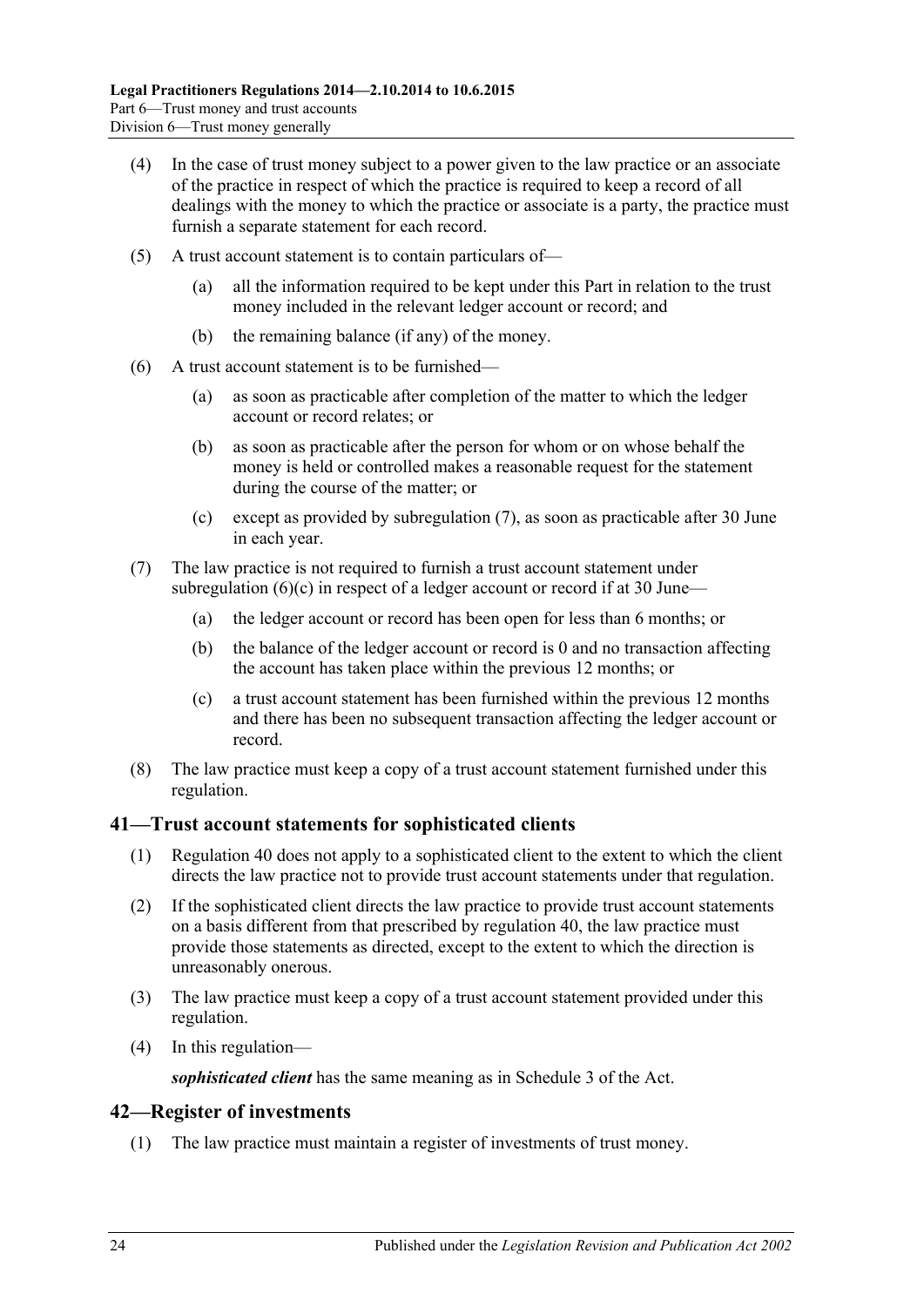- (2) The register must record the following information in relation to each investment:
	- (a) the name in which the investment is held;
	- (b) the name of the person on whose behalf the investment is made;
	- (c) the person's address;
	- (d) particulars sufficient to identify the investment;
	- (e) the amount invested;
	- (f) the date the investment was made;
	- (g) particulars sufficient to identify the source of the investment, including, for example—
		- (i) a reference to the relevant trust ledger; and
		- (ii) a reference to the written authority to make the investment; and
		- (iii) the number of the cheque for the amount to be invested;
	- (h) details of any documents evidencing the investment;
	- (i) details of any interest received from the investment or credited directly to the investment;
	- (j) details of the repayment of the investment and any interest, on maturity or otherwise.
- (3) This regulation does not require particulars to be recorded in the register if the particulars are required to be recorded elsewhere by another regulation.

## <span id="page-24-0"></span>**43—Trust money subject to specific powers (Schedule 2 clause 18 of Act)**

- (1) This regulation has effect for the purposes of Schedule 2 clause 18(2) of the Act.
- (2) If a law practice or an associate of the practice is given a power to deal with trust money for or on behalf of another person, the practice must keep—
	- (a) a record of all dealings with the money to which the practice or associate is a party; and
	- (b) all supporting information in relation to the dealings,

in a manner that enables the dealings to be clearly understood.

(3) The record, supporting information and power must be kept by the law practice as part of the practice's trust records.

#### <span id="page-24-2"></span><span id="page-24-1"></span>**44—Register of powers and estates in relation to trust money**

- (1) A law practice must maintain a register of powers and estates in respect of which the law practice or an associate of the practice is acting or entitled to act, alone or jointly with the law practice or 1 or more associates of the practice, in relation to trust money.
- (2) [Subregulation](#page-24-2) (1) does not apply where the law practice or associate is also required to act jointly with 1 or more persons who are not associates of the practice.
- (3) The register of powers and estates must record—
	- (a) the name and address of the donor and date of each power; and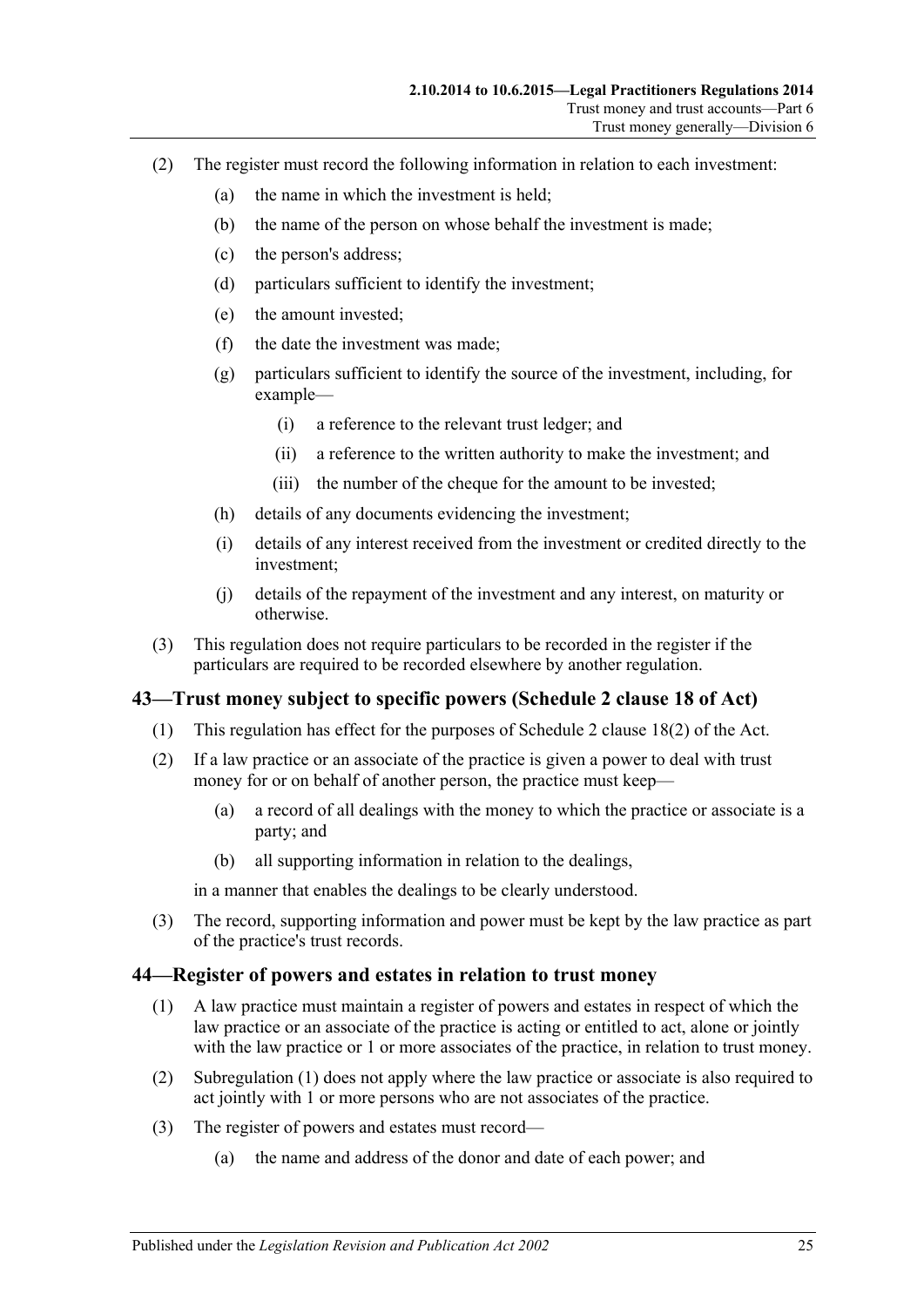(b) the name and date of death of the deceased in respect of each estate of which the law practice or associate is executor or administrator.

## <span id="page-25-0"></span>**45—Withdrawing trust money for legal costs (Schedule 2 clause 22 of Act)**

- (1) This regulation prescribes, for the purposes of Schedule 2 clause 22(1)(b) of the Act, the procedure for the withdrawal of trust money held in a general trust account or controlled money account of a law practice for payment of legal costs owing to the practice by the person for whom the trust money was paid into the account.
- (2) The trust money may be withdrawn in accordance with the procedure set out in either [subregulation](#page-25-1) (3) or [\(4\).](#page-25-2)
- <span id="page-25-3"></span><span id="page-25-1"></span>(3) The law practice may withdraw the trust money—
	- $(a)$  if—
		- (i) the money is withdrawn in accordance with a costs agreement that complies with the legislation under which it is made and that authorises the withdrawal; or
		- (ii) the money is withdrawn in accordance with instructions that have been received by the practice and that authorise the withdrawal; or
		- (iii) the money is owed to the practice by way of reimbursement of money already paid by the practice on behalf of the person; and
	- (b) if, before effecting the withdrawal, the practice gives or sends to the person—
		- (i) a request for payment, referring to the proposed withdrawal; or
		- (ii) a written notice of withdrawal.
- <span id="page-25-4"></span><span id="page-25-2"></span>(4) The law practice may withdraw the trust money—
	- (a) if the practice has given the person a bill relating to the money; and
	- (b) if—
		- (i) the person has not objected to withdrawal of the money within 7 days after being given the bill; or
		- (ii) the person has objected within 7 days after being given the bill but has not applied for a review of the legal costs under the Act within 60 days after being given the bill; or
		- (iii) the money otherwise becomes legally payable.
- (5) Instructions mentioned in [subregulation](#page-25-3)  $(3)(a)(ii)$ 
	- (a) if given in writing, must be kept as a permanent record; or
	- (b) if not given in writing, must be confirmed in writing either before, or not later than 5 business days after, the law practice effects the withdrawal and a copy must be kept as a permanent record.
- (6) For the purposes of [subregulation](#page-25-4)  $(3)(a)(iii)$ , money is taken to have been paid by the law practice on behalf of the person when the relevant account of the practice has been debited.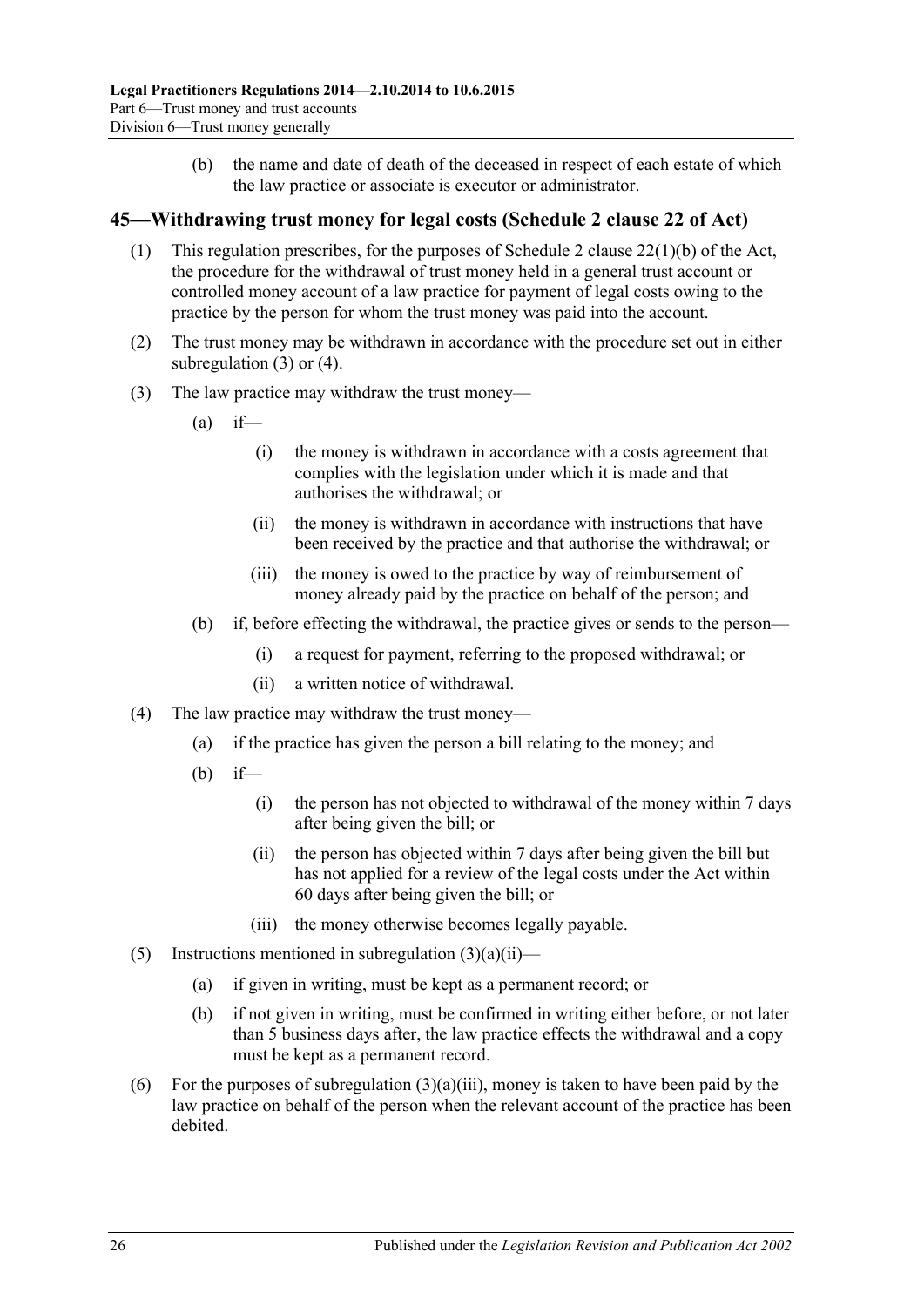## <span id="page-26-0"></span>**46—Keeping of trust records (Schedule 2 clause 25 of Act)**

- (1) This regulation has effect for the purposes of Schedule 2 clause 25 of the Act for the keeping in a permanent form of a law practice's trust records in relation to trust money received by the practice.
- (2) The trust records are to be kept for a period of 7 years after—
	- (a) in the case of a trust record referred to in paragraphs (a) to (m) (inclusive) of the definition of *trust records* in Schedule 2 clause 1 of the Act—the only or the last transaction entry in the trust record; or
	- (b) in the case of any other trust record—finalisation of the matter to which the trust record relates.
- (3) This regulation does not apply to a written direction referred to in Schedule 2 clause  $12(1)(a)$  or  $15(1)$  of the Act.

## <span id="page-26-1"></span>**47—Keeping other records and information**

- (1) A record maintained under [regulation](#page-7-3) 16 is, so far as it relates to particular information, to be kept by the law practice for a period of 7 years after finalisation of the matter to which the record relates.
- (2) Any other record or information required by this Part to be kept by a law practice is to be kept for a period of 7 years after finalisation of the matter to which the record relates.
- (3) This regulation does not apply to records to which [regulation](#page-10-1) 22, [regulation](#page-20-0) 36 or [regulation](#page-26-0) 46 applies.

#### <span id="page-26-2"></span>**48—Statements regarding receipt or holding of trust money**

- (1) The Society may, by notice given under this regulation, require a law practice to give the Society a statement—
	- (a) specifying whether or not the practice has during a period specified by the Society received or held trust money; and
	- (b) if it has received or held trust money during that period, specifying to which of the following categories the trust money belongs:
		- (i) general trust money (being trust money other than that referred to in [subparagraphs](#page-26-3) (ii) to [\(iv\)](#page-26-4) (inclusive));
		- (ii) controlled money;
		- (iii) transit money;
		- (iv) money subject to a power.
- <span id="page-26-4"></span><span id="page-26-3"></span>(2) A notice may be given so as to apply in respect of 1 or more periods (whether they occur annually or otherwise), and may be withdrawn or varied by a further notice.
- (3) A notice may specify the time by which or the period during which the requirement is to be complied with.
- (4) A notice is given to—
	- (a) a particular law practice by sending the notice by post to the practice; or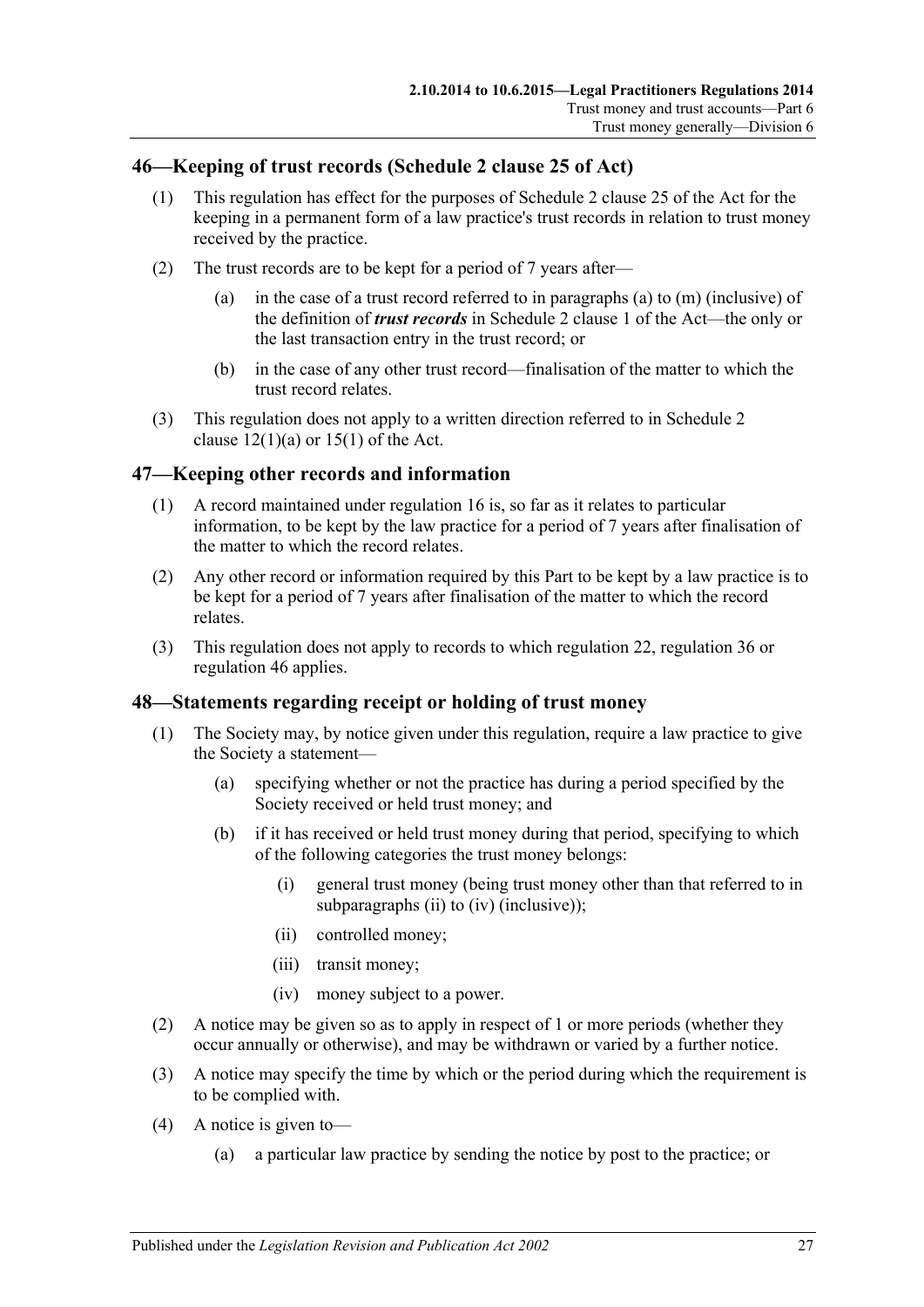- (b) a particular class of law practices by publishing the notice in a circular distributed generally to law practices of the class or in a magazine or other publication available generally to law practices of the class.
- (5) A law practice—
	- (a) must comply with a requirement imposed on it under this regulation and must do so by the time or during the period specified in the notice for compliance; and
	- (b) must not include in the statement any information that is false or misleading in a material particular.

## <span id="page-27-0"></span>**Division 7—External examinations**

## <span id="page-27-4"></span><span id="page-27-1"></span>**49—Appointment of external examiner (Schedule 2 clause 34 of Act)**

- (1) The appointment by a law practice of a firm of public accountants of which at least 1 member is a designated person will, for the purposes of Schedule 2 clause 34(1) of the Act, be taken to be a valid appointment under that clause of each person who is, from time to time, a member of the firm and is a designated person.
- <span id="page-27-3"></span>(2) A designated person or firm may only be appointed by a law practice under this regulation if the designated person or firm agrees to the appointment by notice in writing addressed to the practice.
- (3) A person must not hold himself or herself out, or act, as a law practice's approved external examiner unless—
	- (a) the person is a designated person; and
	- (b) the person or his or her firm has agreed to the appointment in accordance with [subregulation](#page-27-3) (2).
- (4) A law practice must, within 2 months, give the Society notice in writing of the appointment of a designated person as an external examiner.
- (5) A designated person who has been appointed under this regulation may not resign or be removed from office by a law practice without the prior approval of the Society.
- <span id="page-27-6"></span><span id="page-27-5"></span>(6) Subject to [subregulation](#page-27-4) (1), if a designated person appointed under this regulation—
	- (a) dies; or
	- (b) with the approval of the Society, resigns or is removed from office; or
	- (c) becomes incapable of auditing the accounts of the law practice (whether because the Society has revoked the designation or for another reason),

the practice must, within 2 months, appoint another designated person and give the Society notice in writing of the appointment and the details of the events referred to in [paragraphs](#page-27-5) (a) to [\(c\)](#page-27-6) (inclusive) that led to the new appointment.

## <span id="page-27-2"></span>**50—No requirement for external examinations for transit money**

If the only trust money received or held by a law practice during a financial year is transit money, the practice's trust records in respect of that year are not required to be externally examined.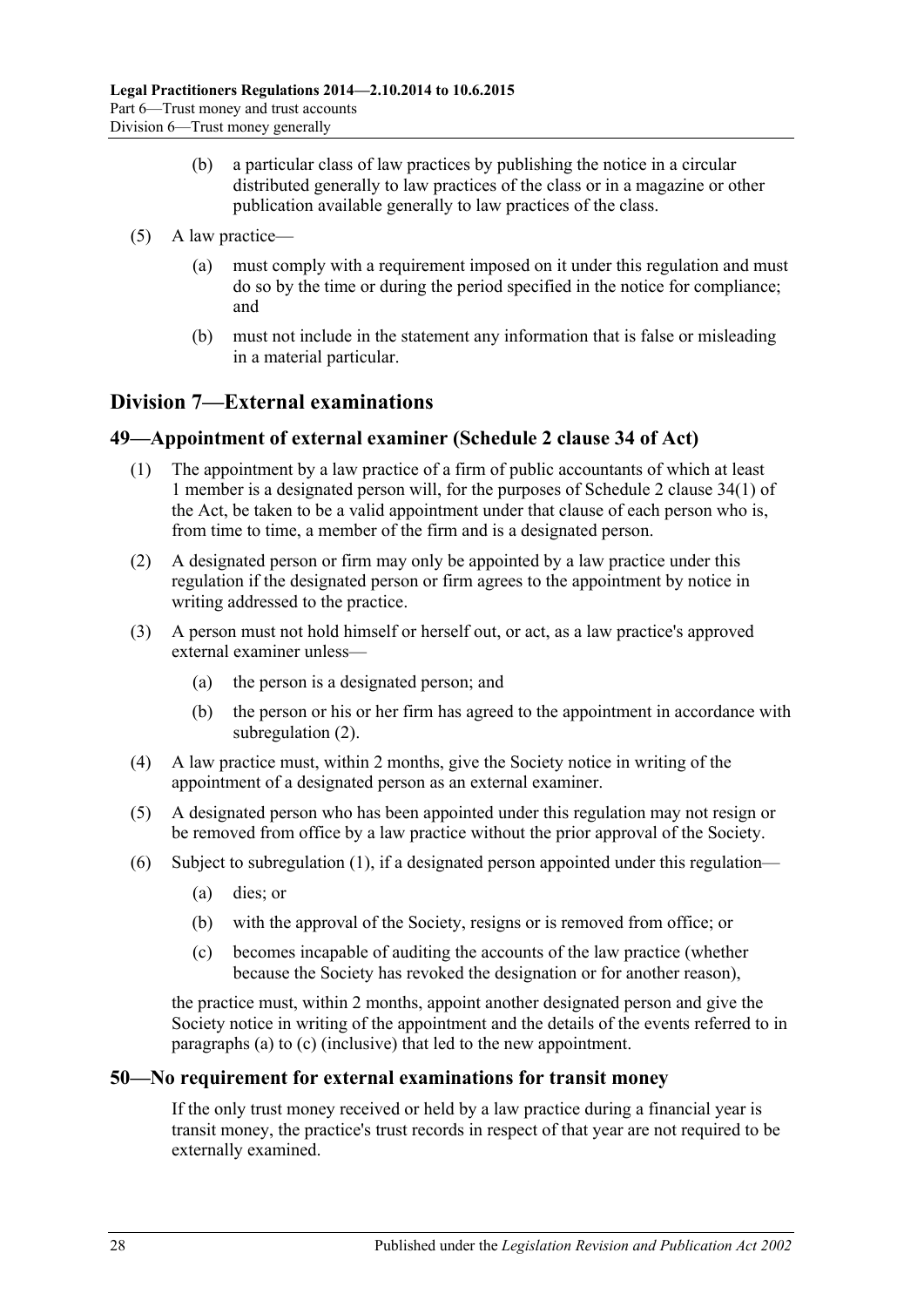## <span id="page-28-0"></span>**51—Carrying out examination (Schedule 2 clause 38 of Act)**

- (1) This regulation has effect for the purposes of Schedule 2 clause 38 of the Act in connection with an external examination of trust records.
- (2) An external examiner appointed to examine a law practice's trust records under Schedule 2 Part 3 of the Act must conduct such examinations in accordance with these regulations as and when such examinations are required under the Act.
- (3) If a law practice carries on practice at more than 1 place, the Society may from time to time give such directions as the Society thinks fit for separate examination of the practice's trust records in respect of the practice carried on at each place.
- <span id="page-28-3"></span><span id="page-28-2"></span>(4) In carrying out an examination, the external examiner must—
	- (a) make checks that will enable the examiner to give an opinion as to whether the law practice has, during the period covered by the examination, complied with the Act and these regulations relating to the practice's trust account and records; and
	- (b) ascertain whether a trust account was kept by the law practice during that period; and
	- (c) make a general test examination of any trust account kept by the law practice and of the pass books and statements relating to any such account during that period; and
	- (d) ascertain whether the law practice holds any investments of trust money and obtain independent verification of each such investment; and
	- (e) make a comparison as to no fewer than 2 dates (1 to be the last day of the period of the examination and 1 other to be a date within that period selected by the examiner) between—
		- (i) the liabilities of the law practice to the practice's clients and to other persons in connection with the practice as shown by the practice's trust ledger accounts and the records kept under this Part; and
		- (ii) the aggregate of the balances standing to the credit of the law practice's trust account and on deposit by the practice in the combined trust account under section 53 of the Act; and
	- (f) ask for such information and explanations as the auditor may require for the purposes of this regulation.
- (5) For the purpose of making checks, and the general test examination referred to in [subregulation](#page-28-2) (4), the external examiner is entitled to examine such number of dealings representative of each phase of the law practice's practice as the examiner in the circumstances considers reasonable.

## <span id="page-28-1"></span>**52—External examiner's report (Schedule 2 clause 39 of Act)**

- (1) The external examiner must, in each report for the purposes of Schedule 2 Part 3 of the Act, include all matters relating to the law practice's accounts and records that should, in the examiner's opinion, be communicated to the Society and, in particular, deal with each of the following matters:
	- (a) whether the accounts and records appear to have been kept regularly and properly written up at all times;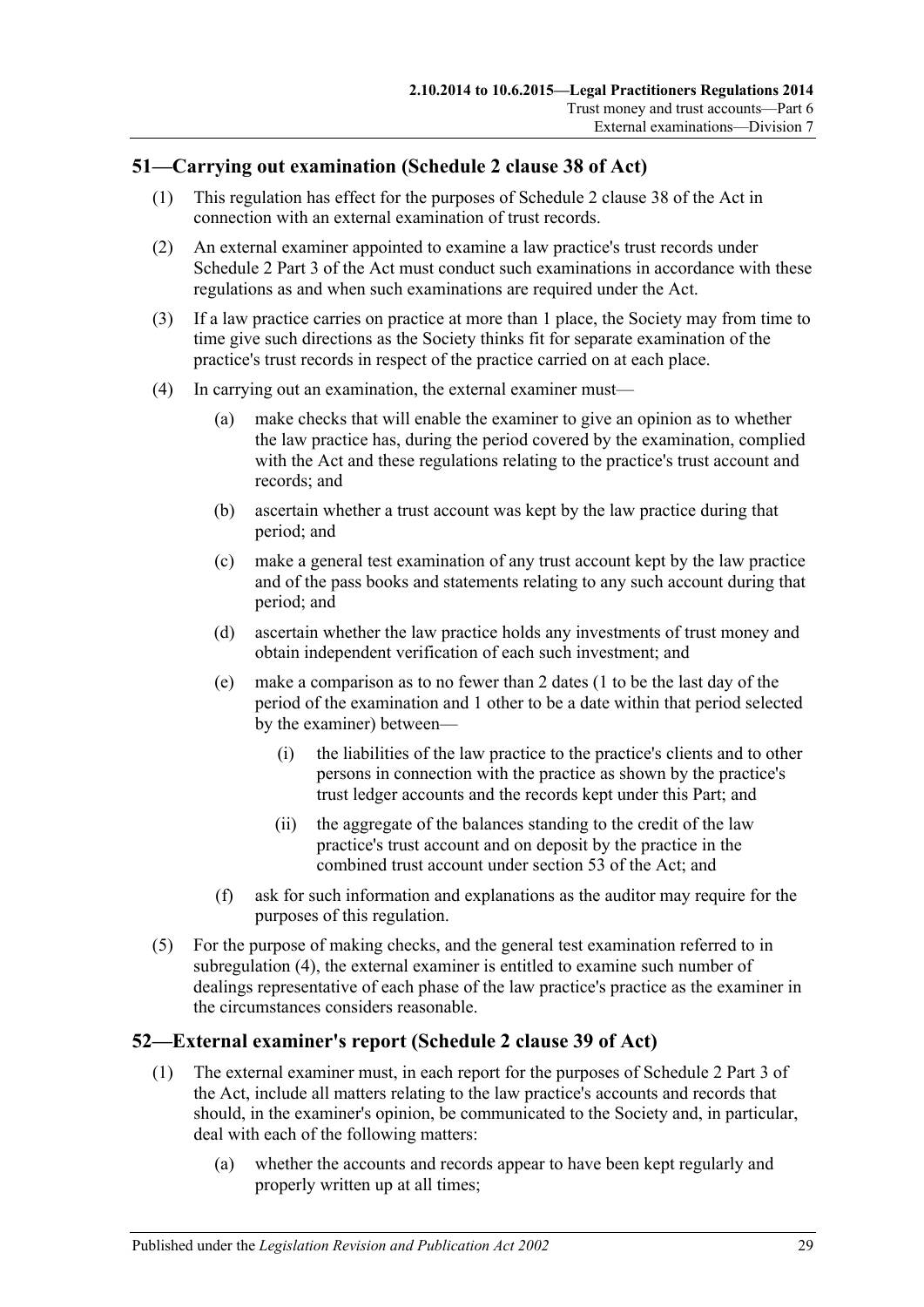- (b) whether the accounts and records have been ready for examination at the times appointed by the examiner;
- (c) whether the law practice has complied with the examiner's requirements;
- (d) whether, at any time during the period of the examination, the law practice's trust account was overdrawn or deficient and, if so, the full explanation for that given by the practice;
- (e) whether the law practice has, or has had, any debit balances in his or her trust ledger accounts and the explanation or reason for such a debit given by the practice;
- (f) whether the law practice has drawn from his or her trust account a sum on account of costs or otherwise without at the same time allocating the drawing to a specific account (other than a sum deposited in the combined trust account under section 53 of the Act);
- (g) whether the law practice has complied with section 53 of the Act;
- (h) whether the law practice holds any investments of trust money and, if so, any independent verification of such investments obtained by the examiner for the purposes of [regulation](#page-28-3) 51(4)(d);
- (i) if the law practice uses a computer program to keep the practice's accounts and records, whether the program allows for the accounts and records to be conveniently and properly audited;
- (j) any other matter required by the Act to be included in the report.
- (2) A report need not deal with deficiencies in a trust account that have been promptly rectified and were due to inadvertence or trust account errors provided that, in the case of deficiencies due to inadvertence, the total of the deficiencies has not exceeded \$100 in any 3 month period.
- (3) The examiner must deliver a copy of the report to the law practice.
- (4) The law practice must keep the copy of the external examiner's report and produce it on demand to the external examiner making the next succeeding examination of the practice's accounts and records.

## <span id="page-29-0"></span>**53—Conditions on approval of ADIs (Schedule 2 clause 41 of Act)**

For the purposes of Schedule 2 clause 41(3) of the Act, the kinds of conditions that may be imposed on an approval of an ADI under Schedule 2 clause 41 of the Act are conditions that provide for, or conditions that require arrangements to be negotiated and entered into between the ADI and the Society that provide for, any 1 or more of the following:

- <span id="page-29-1"></span>(a) the payment of interest to the Society on the whole or any part of deposits in trust accounts;
- (b) the manner in which the Society is informed of amounts held in trust accounts;
- (c) the auditing of balances in trust accounts;
- <span id="page-29-2"></span>(d) the keeping of any trust accounts or only trust accounts of a particular class (for example, controlled money accounts);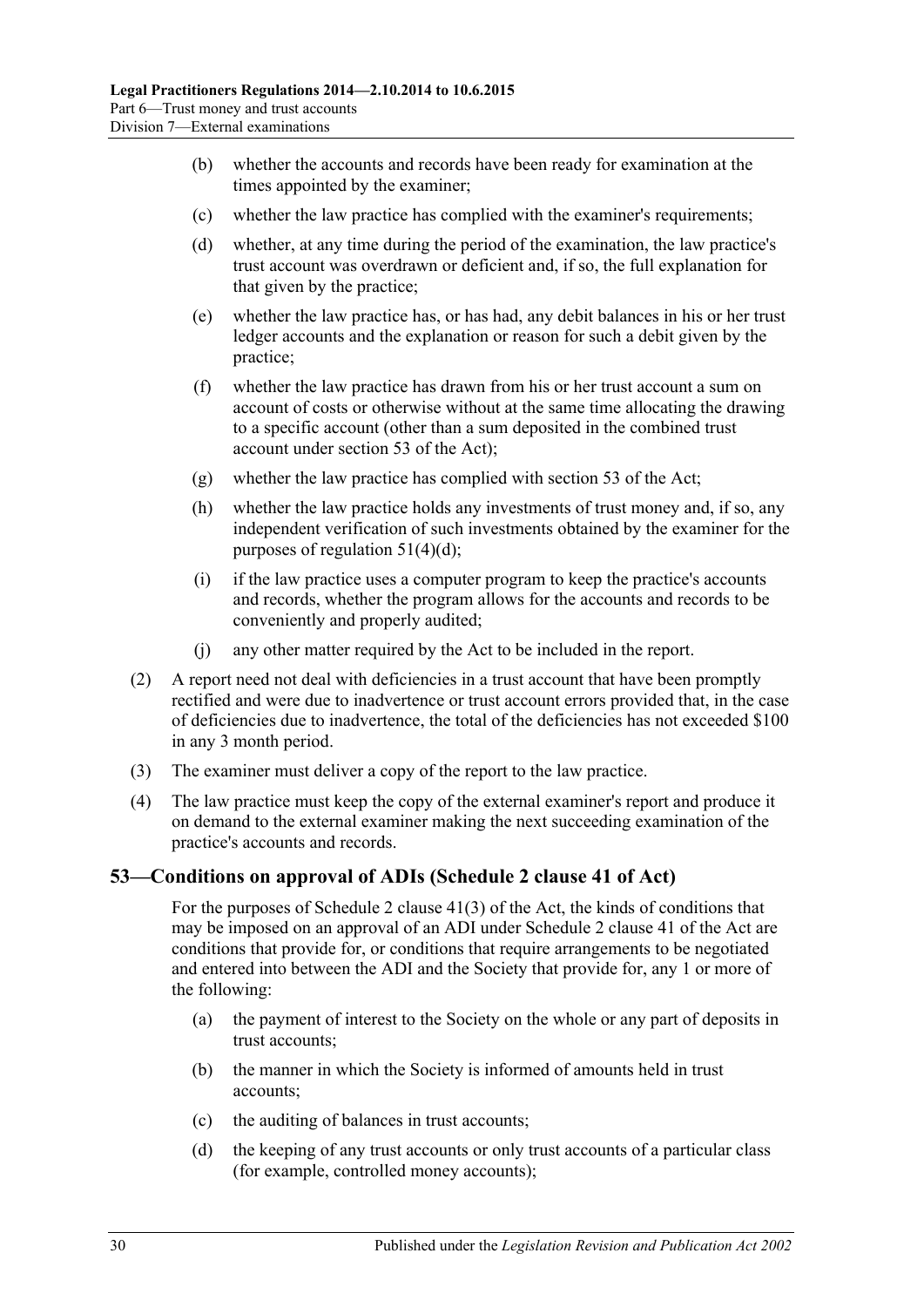(e) any matters relevant to [paragraphs](#page-29-1) (a) to [\(d\).](#page-29-2)

## <span id="page-30-4"></span><span id="page-30-0"></span>**54—Information to be provided to Society (Schedule 2 clause 48 of Act)**

- (1) For the purposes of Schedule 2 clause 48 of the Act, a law practice must notify the Society of the following details in respect of each account that is maintained at an ADI by the law practice (or by any legal practitioner associate of the practice) and in which is held money entrusted to the law practice (or by any legal practitioner associate of the practice):
	- (a) the name of the ADI, together with its BSB number;
	- (b) the name of the account, together with its account number;
	- (c) the name of each person who is authorised to operate on the account;
	- (d) for each amount of money so entrusted—
		- (i) the name of the person for whom the money is entrusted; and
		- (ii) the purpose for which the money is entrusted; and
		- (iii) the date on which money is deposited in the account, together with the manner in which it is deposited; and
		- (iv) the date on which the money is withdrawn from the account, together with the manner in which it is withdrawn.
- (2) The matters referred to in [subregulation](#page-30-4) (1) must be notified to the Society at such times, and in such manner, as the Society requires.

## <span id="page-30-1"></span>**Division 8—Miscellaneous**

## <span id="page-30-2"></span>**55—Law practice closing down, closing office or ceasing to receive or hold trust money**

- <span id="page-30-3"></span>(1) A law practice that holds trust money must give the Society at least 14 days' written notice of its intention—
	- (a) to cease to exist as a law practice; or
	- (b) to cease to engage in legal practice in this jurisdiction; or
	- (c) to cease to practise in such a way as to receive trust money.
- (2) Within 14 days of ceasing to hold trust money, a law practice that holds trust money must give the Society—
	- (a) written notice of that fact; and
	- (b) if the practice has not given a notice under [subregulation](#page-30-3) (1) within the previous 28 days, a notice that complies with that subregulation.
- (3) A notice under this regulation must include particulars sufficient to identify—
	- (a) a law practice's general trust accounts and controlled money accounts; and
	- (b) trust money controlled by the practice (or by an associate) pursuant to a power; and
	- (c) trust money invested by the practice.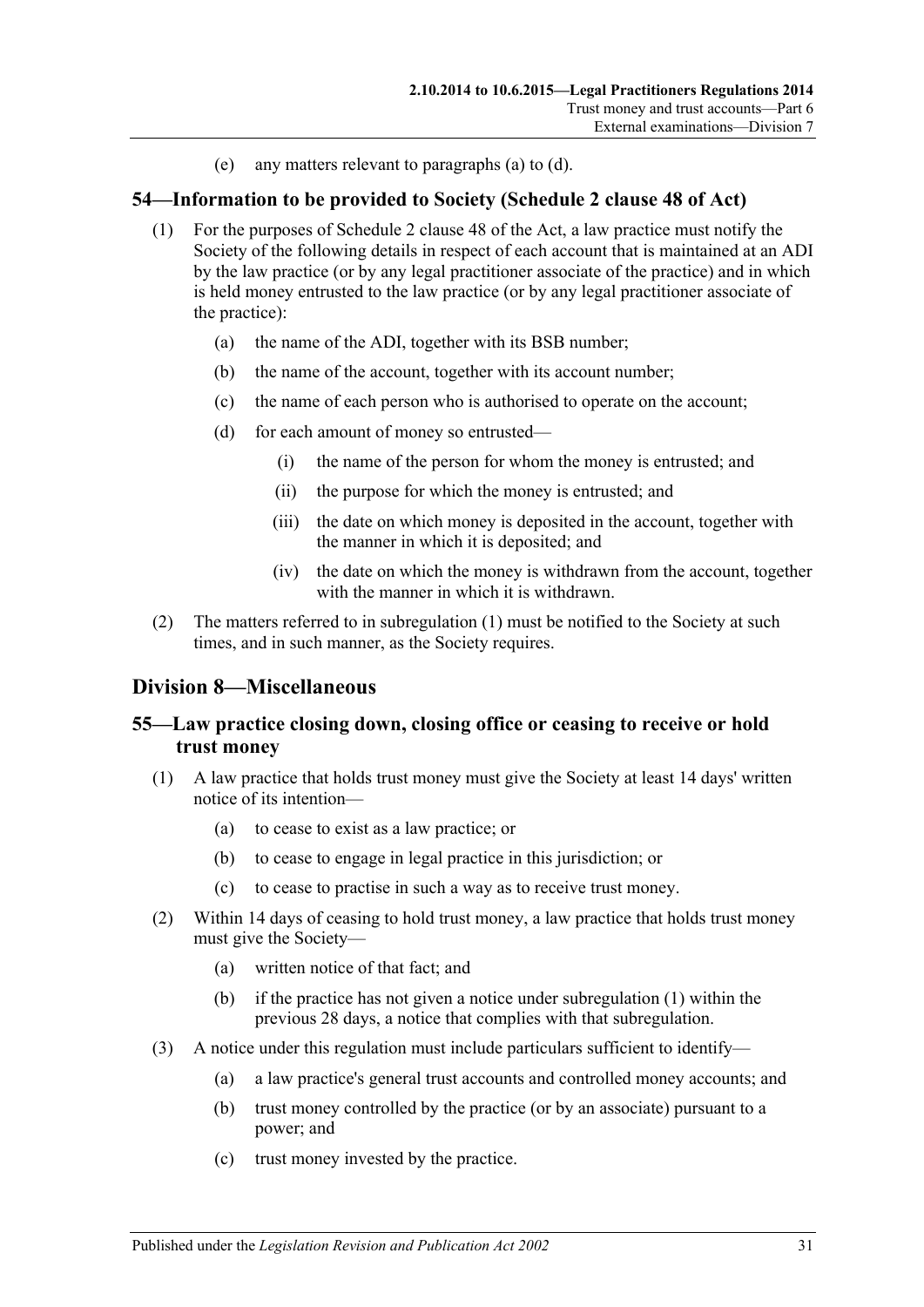(4) In this regulation—

*law practice* includes a former law practice and the persons who were principals of a law practice immediately before the law practice ceased to exist as a law practice or to engage in legal practice in this jurisdiction.

#### <span id="page-31-0"></span>**56—Exemptions**

The Society—

- (a) may exempt a law practice from complying with any of the provisions of Schedule 2 of the Act, subject to any conditions that may be imposed by the Society; and
- (b) may, at any time, impose a new condition on the exemption, amend or revoke a condition already imposed on the exemption, or revoke the exemption.

#### <span id="page-31-1"></span>**57—Transitional provision—retention of accounts and records kept under revoked regulations**

- (1) An account or record that a legal practitioner was required to retain under regulation 23 of the *[Legal Practitioners Regulations](http://www.legislation.sa.gov.au/index.aspx?action=legref&type=subordleg&legtitle=Legal%20Practitioners%20Regulations%202009) 2009* immediately before the revocation of those regulations by these regulations must be retained by the practitioner until the expiry of 7 years after the last entry was made in the account or record.
- (2) In this regulation—

#### *legal practitioner*—

- (a) has the same meaning as in Part 3 Division 5 of the Act as in force immediately before the commencement of section 24 of the *[Legal](http://www.legislation.sa.gov.au/index.aspx?action=legref&type=act&legtitle=Legal%20Practitioners%20(Miscellaneous)%20Amendment%20Act%202013)  [Practitioners \(Miscellaneous\) Amendment Act](http://www.legislation.sa.gov.au/index.aspx?action=legref&type=act&legtitle=Legal%20Practitioners%20(Miscellaneous)%20Amendment%20Act%202013) 2013*; but
- (b) includes an incorporated legal practice that was a legal practitioner before the commencement of Schedule 1 of the Act.

## <span id="page-31-2"></span>**Part 7—Costs disclosure and assessment**

#### <span id="page-31-3"></span>**58—Substantial connection with this State (Schedule 3 of Act)**

For the purposes of Schedule 3 of the Act, a matter involving a client of a law practice has a substantial connection with this State in any of the following circumstances:

- (a) the client is a natural person and is resident in this State;
- (b) the client is a body corporate and—
	- (i) the client carries on its business activities principally in this State; or
	- (ii) the legal services provided or to be provided relate principally to business activities carried on by the client in this State;
- (c) the law practice, or the associate of the practice who is principally involved in the matter, engages in legal practice principally in this State;
- (d) the legal services provided or to be provided relate to this State, including, for example, legal services provided or to be provided for or in connection with—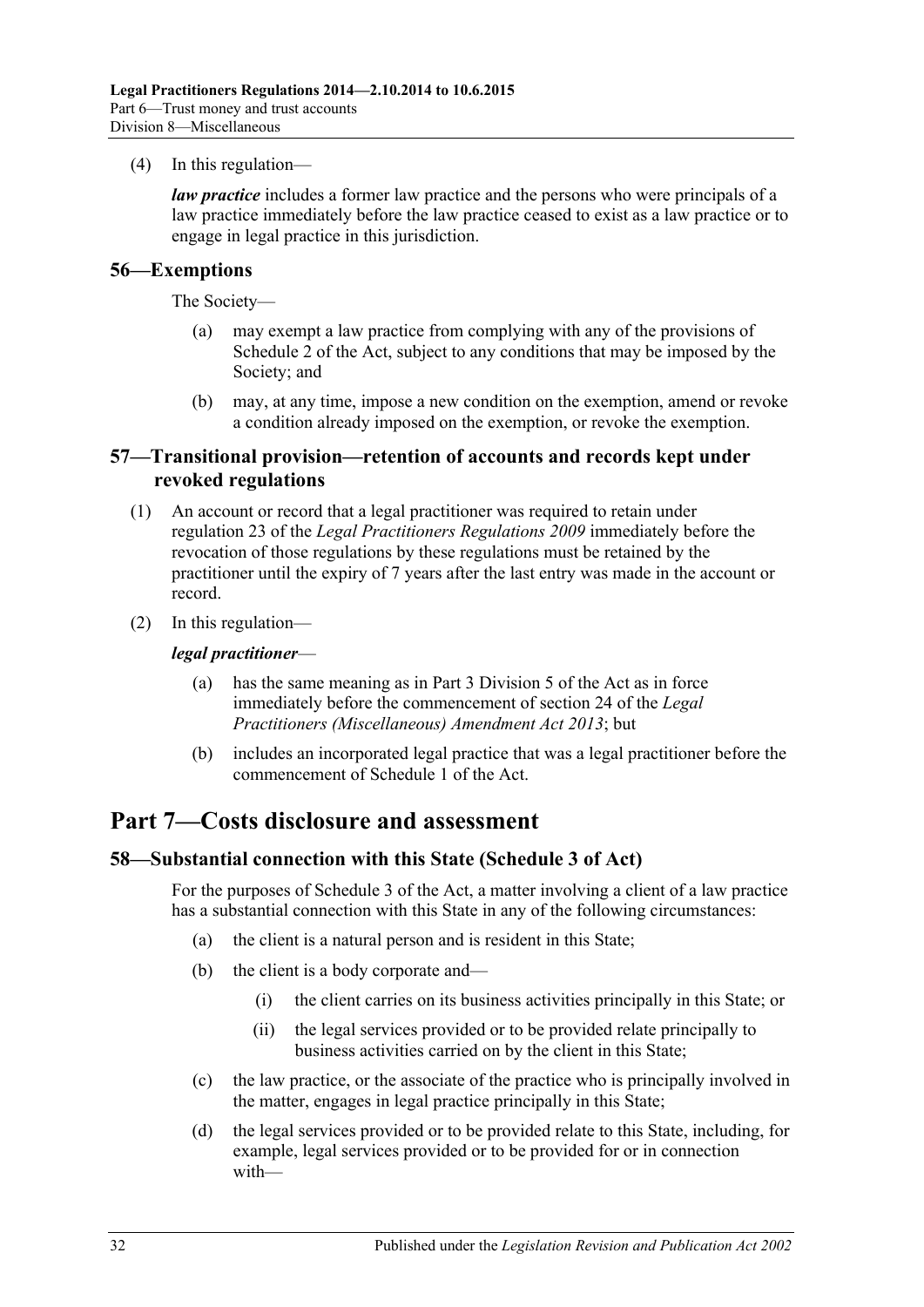- (i) the conveyance or transfer of real property located in this State; or
- (ii) court proceedings in this State.

#### <span id="page-32-0"></span>**59—Disclosure of costs to clients—form (Schedule 3 clause 10 of Act)**

- (1) The form set out in Form 1 of [Schedule](#page-35-0) 1 is prescribed for the purposes of Schedule 3 clause 10(5) of the Act in connection with the details referred to in Schedule 3 clause  $10(1)(c)(i)$  to (iii) (inclusive), (h), (j), (k) and (m) of the Act.
- (2) The Society is required to produce and maintain the fact sheet referred to in the form and make it available on the Internet.

#### <span id="page-32-1"></span>**60—Exceptions to requirement for disclosure (Schedule 3 clause 13 of Act)**

For the purposes of Schedule 3 clause 13(1)(f) of the Act, disclosure under Schedule 3 clauses 10 or 11(1) of the Act is not required if the client is a corporation that has a share capital and whose shares or the majority of whose shares are held beneficially for the Commonwealth, a State or a Territory.

#### <span id="page-32-2"></span>**61—Interest on unpaid legal costs (Schedule 3 clause 23 of Act)**

- (1) This regulation is made for the purposes of Schedule 3 clause 23(4) of the Act and prescribes the rate of interest in excess of which a law practice may not charge interest under Schedule 3 clause 23(4) of the Act or under a costs agreement.
- (2) The rate for the period commencing on the date of commencement of this subregulation is the rate that is equal to the Cash Rate Target as at the relevant date, increased by 2 percentage points.
- (3) In this regulation—

*Cash Rate Target* means the percentage (or maximum percentage) specified by the Reserve Bank of Australia as the Cash Rate Target;

*relevant date* means the date the bill was issued by the law practice concerned.

#### <span id="page-32-3"></span>**62—Costs agreement with associated third party payer (Schedule 3 clause 24)**

Schedule 3 clause 25 of the Act is a prescribed provision for the purposes of Schedule 3 clause 24(6) of the Act.

#### <span id="page-32-4"></span>**63—Notification of client's rights—form (Schedule 3 clause 33 of Act)**

- (1) The form set out in Form 2 of [Schedule](#page-35-0) 1 is prescribed for the purposes of Schedule 3 clause 33(3) of the Act.
- (2) The Society is required to produce and maintain the fact sheet referred to in the form and make it available on the Internet.

## <span id="page-32-5"></span>**Part 8—Miscellaneous**

#### <span id="page-32-6"></span>**64—Fees**

The fees set out in [Schedule](#page-36-0) 2 are payable as specified in that Schedule.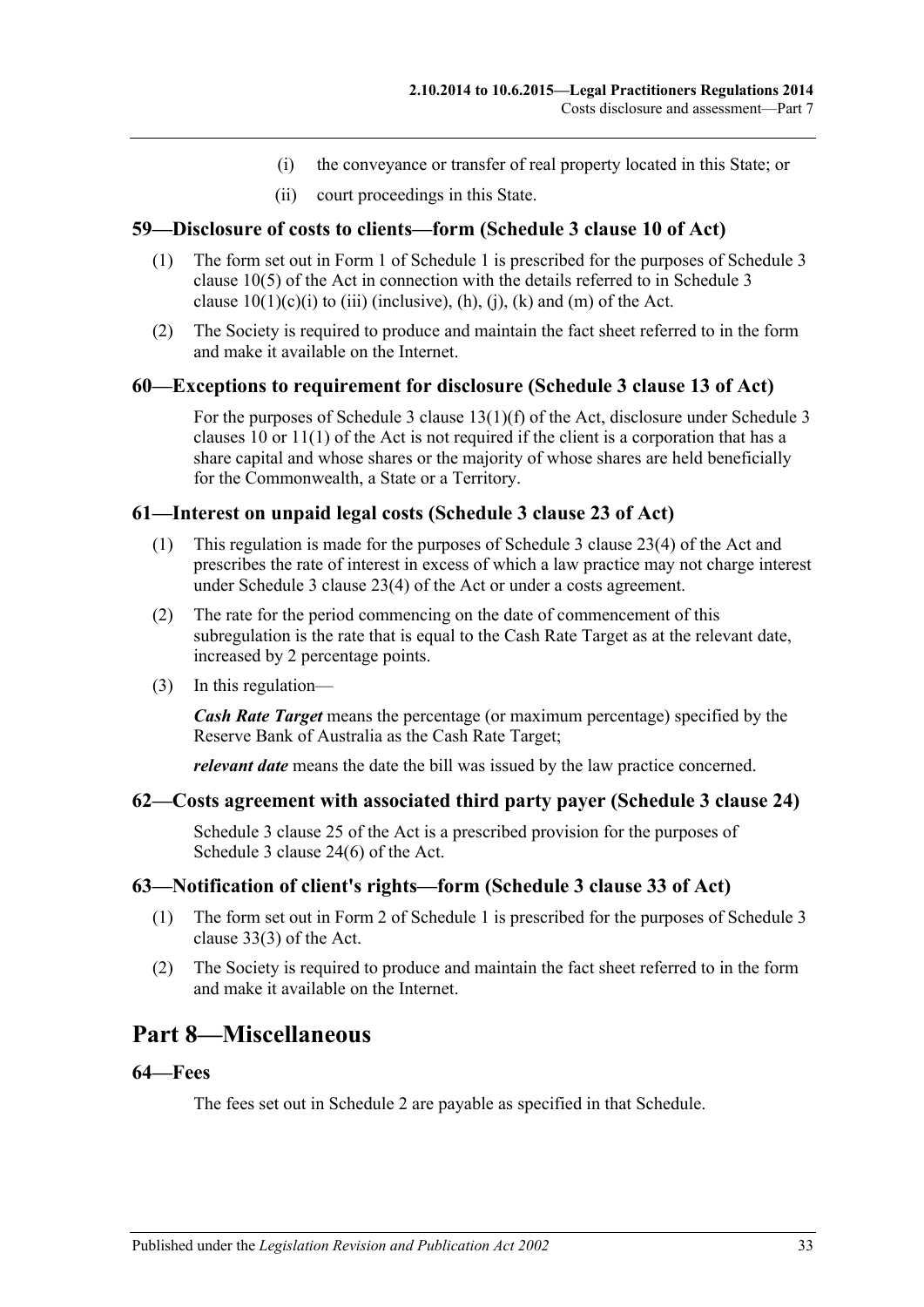#### <span id="page-33-0"></span>**65—Miscellaneous prescribed matters under Act**

- (1) For the purposes of section  $17(2)$  of the Act, the prescribed fine is—
	- (a) if the applicant has practised the profession of law while not holding a practising certificate for a period not exceeding 3 months—50% of the amount fixed as the fee for the issue or renewal of a practising certificate for at least 6 months;
	- (b) in any other case—100% of the amount of that fee.
- (2) For the purposes of section  $21(3)(n)(i)(A)$  of the Act, the maximum rental is \$36 000 per annum.
- (3) For the purposes of section  $21(3)(n)(ii)(A)$  of the Act, the maximum rental is \$17 000 per annum.
- (4) For the purposes of section 53(9) and (12) and Schedule 2 clause 27(1) of the Act, the prescribed rate is 2% above the rate fixed from time to time on interest on judgment by the Supreme Court under rule 261 of the *Supreme Court Civil Rules 2006*.
- (5) For the purposes of section  $60(3)$  of the Act, the prescribed rate is 10% per annum.
- (6) For the purposes of section 64(2) of the Act, the prescribed percentage is 20%.
- (7) For the purposes of section  $95(1)(b)(i)$  of the Act, the prescribed proportion is 19%.
- (8) For the purposes of section  $95(1)(b)(ii)$  of the Act, the prescribed proportion is 78.5%.

#### <span id="page-33-1"></span>**66—Oath of public notary**

For the purposes of section 91(3) of the Act, the oath to be taken by a person admitted as a public notary under Part 7 of the Act must be in the following form:

"I .................................... do swear that I will not make or attest any act, contract or instrument in which I know there is violence or fraud; and in all things I will act uprightly and justly in the business of a public notary according to the best of my skill and ability. So help me God."

#### <span id="page-33-3"></span><span id="page-33-2"></span>**67—Obligation to provide information to Supreme Court**

- (1) A practitioner or other person must, if so required by the Supreme Court, furnish to the Court any evidence, record or information reasonably required by the Court for the purpose of determining an application or exercising a discretion under the Act or these regulations.
- (2) If the Supreme Court has, by rules of court, assigned a function or power conferred or vested on it under Part 3 of the Act to a person or body other than a judge of the Court, a person affected by a decision of the assignee, or the failure of the assignee to make a decision, may appeal to the Supreme Court.
- (3) An appeal under this regulation is by way of a fresh hearing.

**Note—**

The power of the Supreme Court under [subregulation](#page-33-3) (1) is assigned by the Court, by rules of court, to the Law Society (see section 52A of the Act and Chapter 17 of the *Supreme Court Civil Rules 2006*).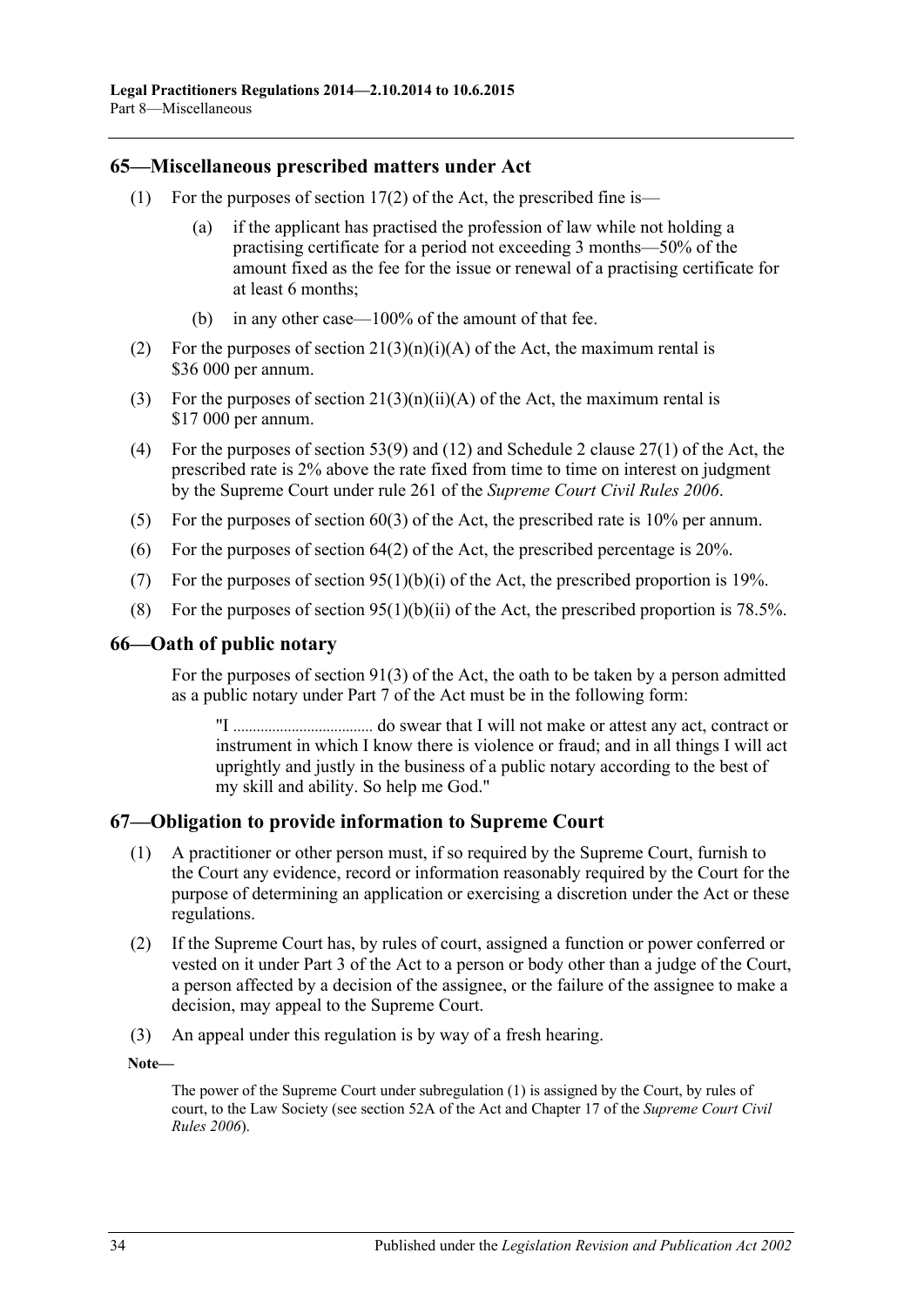#### <span id="page-34-0"></span>**68—Offences**

If—

- (a) a person contravenes, or fails to comply with, a provision of these regulations; and
- (b) no penalty in the Act applies in relation to the contravention or failure,

the person is guilty of an offence against these regulations.

Maximum penalty: \$10 000.

## <span id="page-34-1"></span>**69—General defence**

It is a defence to a charge of an offence under these regulations if the defendant proves that the alleged offence—

- (a) was due to a reasonable mistake; or
- (b) was due to reasonable reliance on information supplied by another person; or
- $(c)$  that—
	- (i) the alleged offence was due to the act or default of another person, to an accident or to some other cause beyond the control of the defendant; and
	- (ii) the defendant took reasonable precautions and exercised due diligence to avoid the contravention.

## <span id="page-34-2"></span>**Part 9—Transitional provisions—***Legal Practitioners (Miscellaneous) Amendment Act 2013*

## <span id="page-34-3"></span>**70—Operation of amendment (requirement of incorporated legal practice to give notice)**

Schedule 1 clause 6 of the Act (as inserted by the *[Legal Practitioners \(Miscellaneous\)](http://www.legislation.sa.gov.au/index.aspx?action=legref&type=act&legtitle=Legal%20Practitioners%20(Miscellaneous)%20Amendment%20Act%202013)  [Amendment Act](http://www.legislation.sa.gov.au/index.aspx?action=legref&type=act&legtitle=Legal%20Practitioners%20(Miscellaneous)%20Amendment%20Act%202013) 2013*) does not apply to an incorporated legal practice, or to a director, officer, employee or agent of an incorporated legal practice, if Schedule 1 clause 5 of the Act applies to the practice.

## <span id="page-34-5"></span><span id="page-34-4"></span>**71—Reporting obligations for 2013/2014 financial year**

- (1) For the purposes of section 90A of the Act (as amended by the *[Legal Practitioners](http://www.legislation.sa.gov.au/index.aspx?action=legref&type=act&legtitle=Legal%20Practitioners%20(Miscellaneous)%20Amendment%20Act%202013)  [\(Miscellaneous\) Amendment Act](http://www.legislation.sa.gov.au/index.aspx?action=legref&type=act&legtitle=Legal%20Practitioners%20(Miscellaneous)%20Amendment%20Act%202013) 2013*), the Commissioner's report to the Attorney-General and the Chief Justice in respect of the 2013/2014 financial year is—
	- (a) to report on the proceedings of the Legal Practitioners Conduct Board (the *Board*) for that financial year; and
	- (b) to be in the same form, and deal with the same matters, as the report on the proceedings of the Board for the 2012/2013 financial year presented by the Board to the Attorney-General and the Chief Justice in accordance with that section.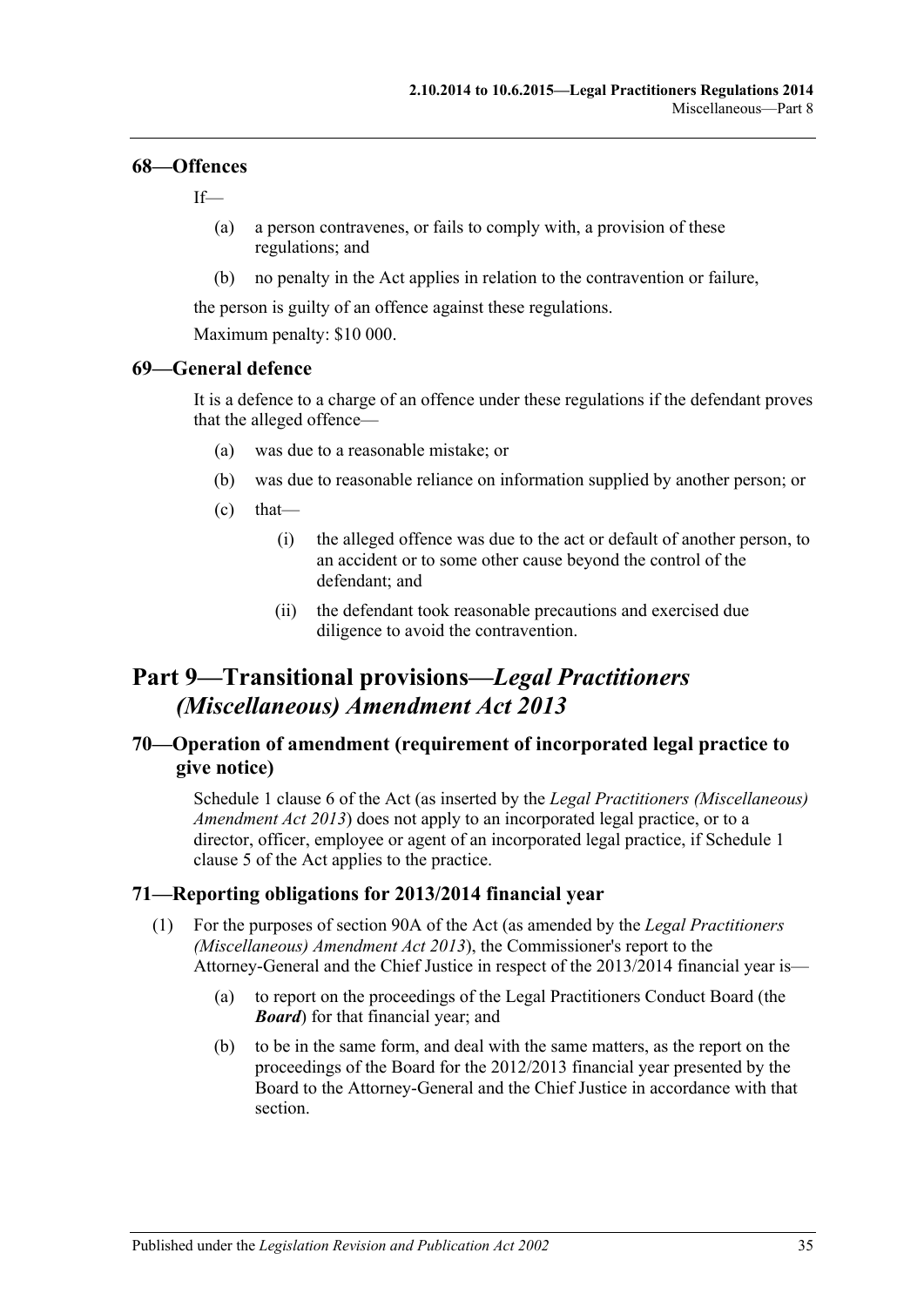(2) Presentation to the Attorney-General of a report prepared under [subregulation](#page-34-5) (1) will be taken to have satisfied the Commissioner's obligation to present a report to the Minister under section 12 of the *[Public Sector Act](http://www.legislation.sa.gov.au/index.aspx?action=legref&type=act&legtitle=Public%20Sector%20Act%202009) 2009* in respect of the 2013/2014 financial year.

# <span id="page-35-0"></span>**Schedule 1—Forms**

## **Form 1—Disclosure of costs to clients [\(regulation](#page-32-0) 59)**

## **Legal costs—your right to know**

You have the right to—

- negotiate a costs agreement with us
- receive a bill of costs from us
- request an itemised bill of costs after you receive a lump sum bill from us
- request written reports about the progress of your matter and the costs incurred in your matter
- apply for costs to be adjudicated within 6 months if you are unhappy with our costs
- apply for the costs agreement to be set aside
- make a complaint to the Legal Profession Conduct Commissioner (if you believe there has been overcharging)
- accept or reject any offer we make for an interstate costs law to apply to your matter
- notify us that you require an interstate costs law to apply to your matter

For more information about your rights, please read the fact sheet titled *Legal Costs—your right to know*. You can ask us for a copy, or obtain it from the Law Society of South Australia (or download it from their website).

## **Form 2—Notification of client's rights [\(regulation](#page-32-4) 63)**

## **Your rights in relation to legal costs**

The following avenues are available to you if you are not happy with this bill:

- requesting an itemised bill
- discussing your concerns with us
- having our costs adjudicated
- applying to set aside our costs agreement
- making a complaint to the Legal Profession Conduct Commissioner (if you believe there has been overcharging)

There may be other avenues available in your State or Territory (such as mediation).

For more information about your rights, please read the fact sheet titled *Your right to challenge legal costs*. You can ask us for a copy, or obtain it from the Law Society of South Australia (or download it from their website).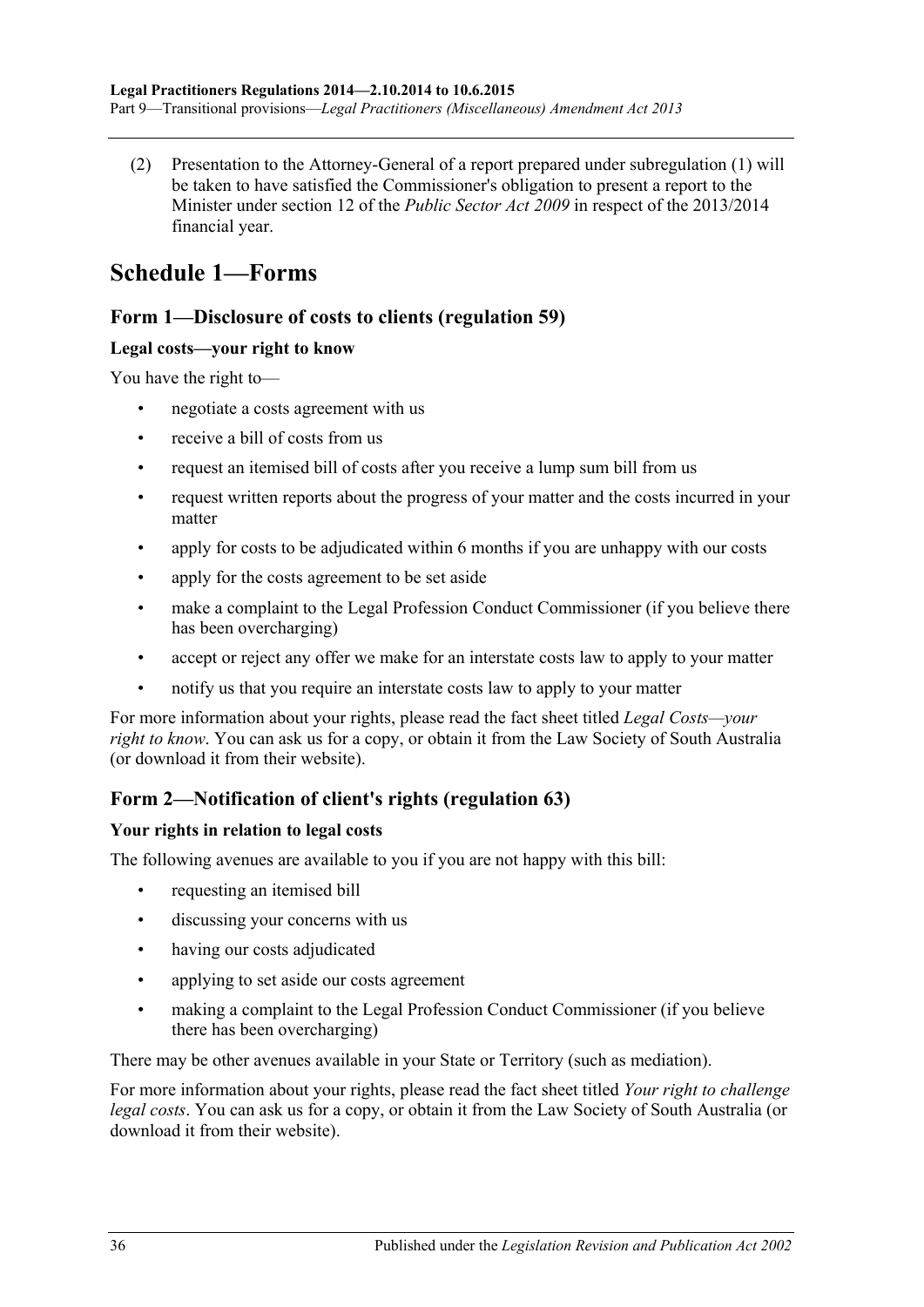# <span id="page-36-0"></span>**Schedule 2—Fees**

|   | For the issue or renewal of a practising certificate—              |                                                                       |                           |  |
|---|--------------------------------------------------------------------|-----------------------------------------------------------------------|---------------------------|--|
|   | (a)                                                                | for more than 6 months                                                | $$394$ fee<br>$$178$ levy |  |
|   | for 6 months or less<br>(b)                                        |                                                                       | $$231$ fee<br>$$89$ levy  |  |
| 2 |                                                                    | Fee to accompany written notice provided under section 23D of the Act | \$30                      |  |
| 3 | Fee to accompany written notice provided under Schedule 1 clause 4 |                                                                       | \$30                      |  |
| 4 | Fee to accompany written notice provided under Schedule 1 clause 5 |                                                                       | \$30                      |  |